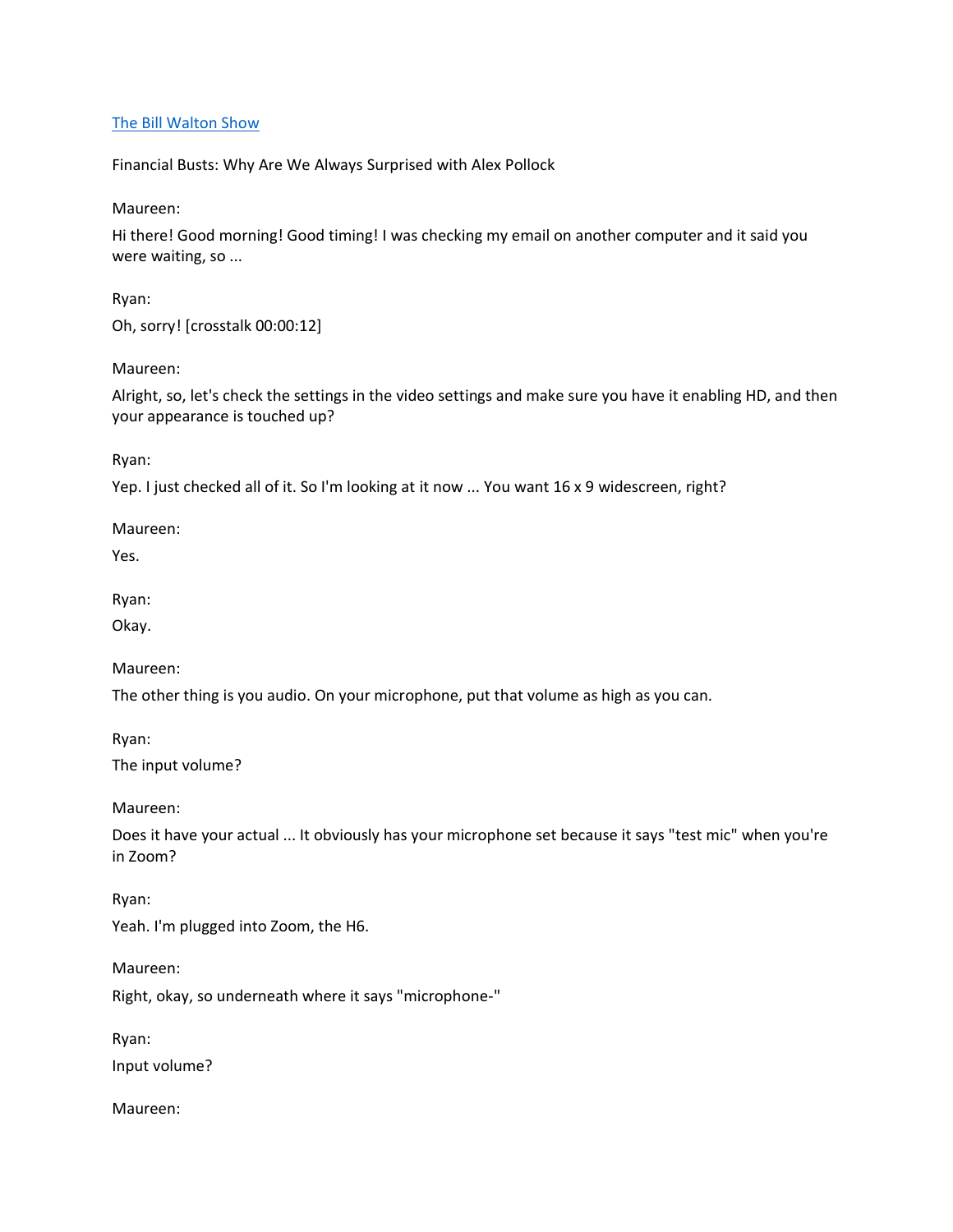... input volume, put that up as high as you can.

Ryan:

Yep, all set.

Maureen:

Okay and then your output volume, whatever's comfortable for you 'cause that's what's going to be coming through you.

Ryan:

Yes, I have that set to come through my computer speakers and then I just have him turned up all the way right now and if Alex wants to edit that we can let him ... that we're comfortable for him.

Maureen:

Right. Let me see what else is there. I think that's it, as far as ... let me pin you.

Maureen:

Now, you were saying something about, you were going to record it separately?

Ryan:

I was going to if the Zoom hadn't plugged directly into my laptop. That way we had clean [thing 00:02:04] if you needed it, but the [inaudible 00:02:05] plugged right in and you guys aren't having any problems with this, I am just ... do this, if this works for you.

Maureen:

Are you hard-wired internet-wise? Or is this wire-

Ryan:

Right now it's wireless, that was the next thing I was going to do.

Maureen:

'Cause it is-

Ryan: [inaudible 00:02:23] to it, but-

Maureen:

Right. No, that's okay. It is kind of going in and out a little bit.

Ryan:

Okay. Let me hook up our cord. Because right now I have him set just so you've got like, the pictures in the background.

Maureen: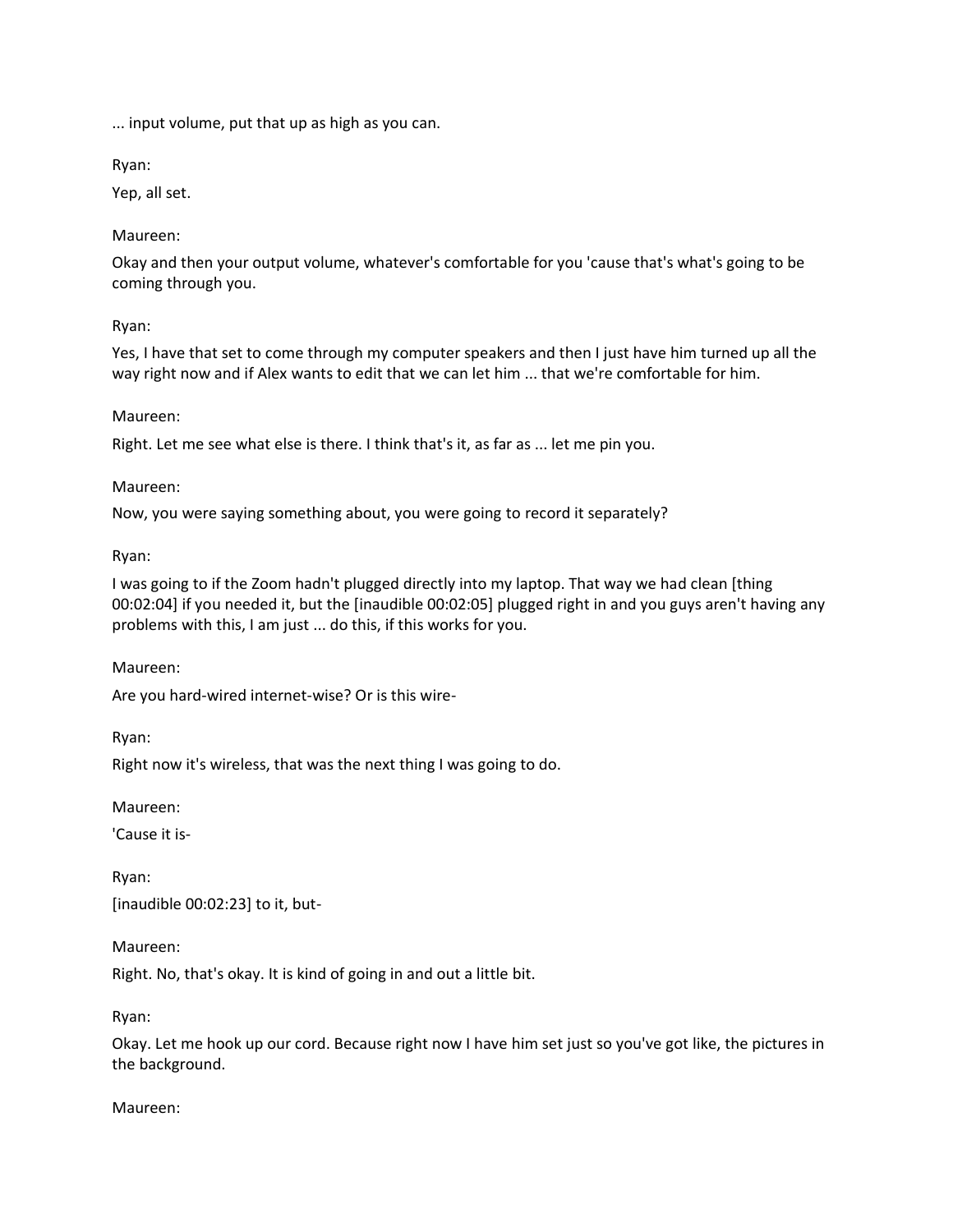Right. That's great.

Ryan:

And I just have to make sure our ethernet cord will reach to here, in this room.

Alex Pollock:

... to you twice.

Bill Walton:

Hi.

Ryan: He has too much [above 00:03:06]

Alex Pollock:

Would you like me to be like this, how's that?

Bill Walton: Yeah.

Ryan:

Yeah.

Bill Walton: Yeah, less ceiling. Yeah, that looks good.

Alex Pollock: Well, that my hands look big.

Ryan: Do you want me to get a little closer?

Alex Pollock:

No, it's fine, it's a good distance. Don't get closer.

Ryan:

Okay.

Maureen: Yeah, he's got too [inaudible 00:03:22]

Alex Pollock:

Mid-distance.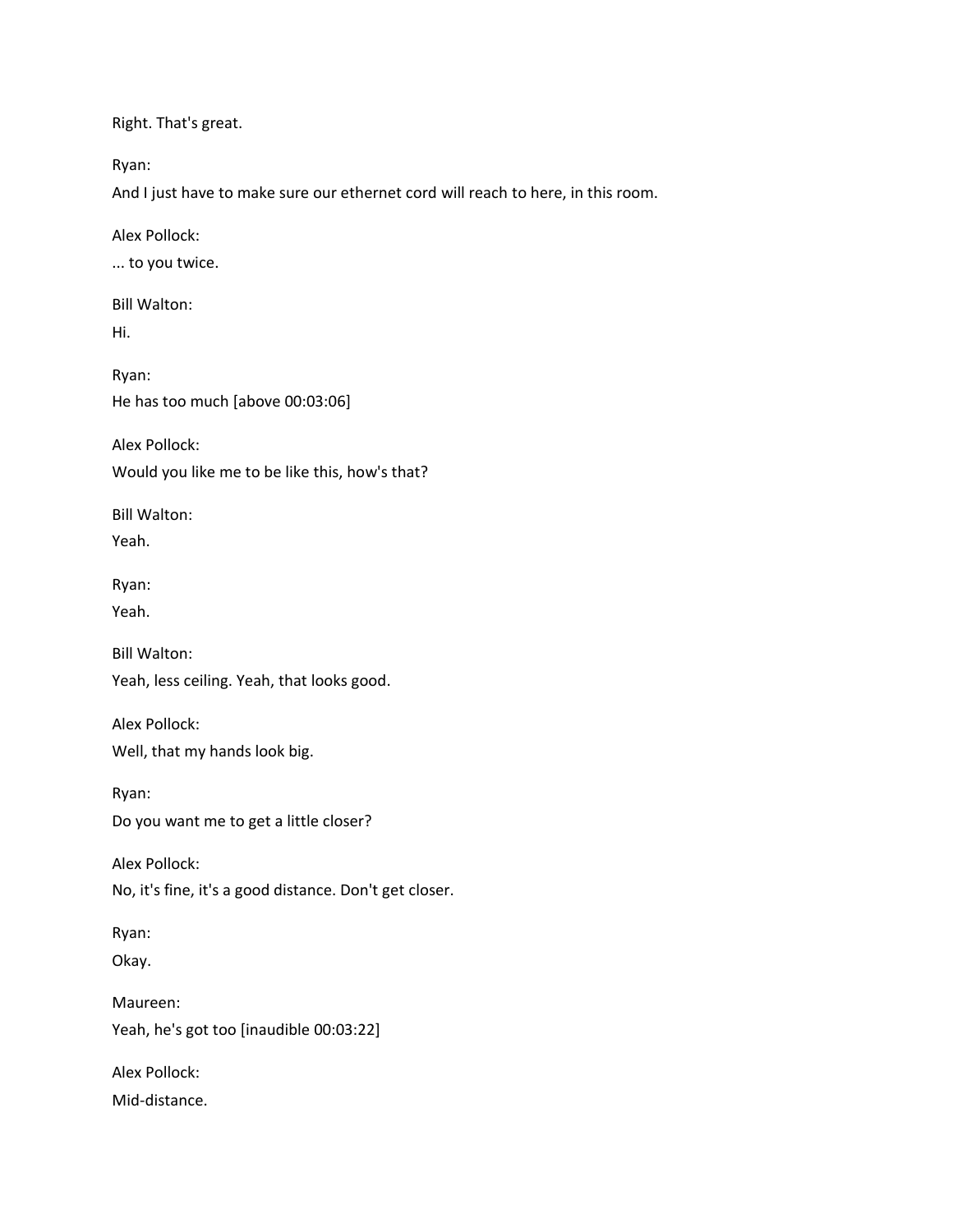Maureen: ... above his head. Ryan: He's got what? Maureen: Too much above his head, he's got too much head room. Alex Pollock: There you go. That's good. Is that good? Maureen: Yup. Alex Pollock: Yeah. Ryan: Yep. Awesome. Maureen: Thank you, Ryan! Ryan: Yes, I am going to close the door, get out of here, I'll let you guys do your thing. Alex Pollock: Let's see, Ryan is halfway through this- What is this? Ham and cheese? Ryan: My breakfast sandwich, yep. I'm getting there. Ryan: I will see you guys in a little bit. Bill Walton: Is she a techie or is she a researcher. Alex Pollock: Yeah. Well she's a conference organizer. Bill Walton: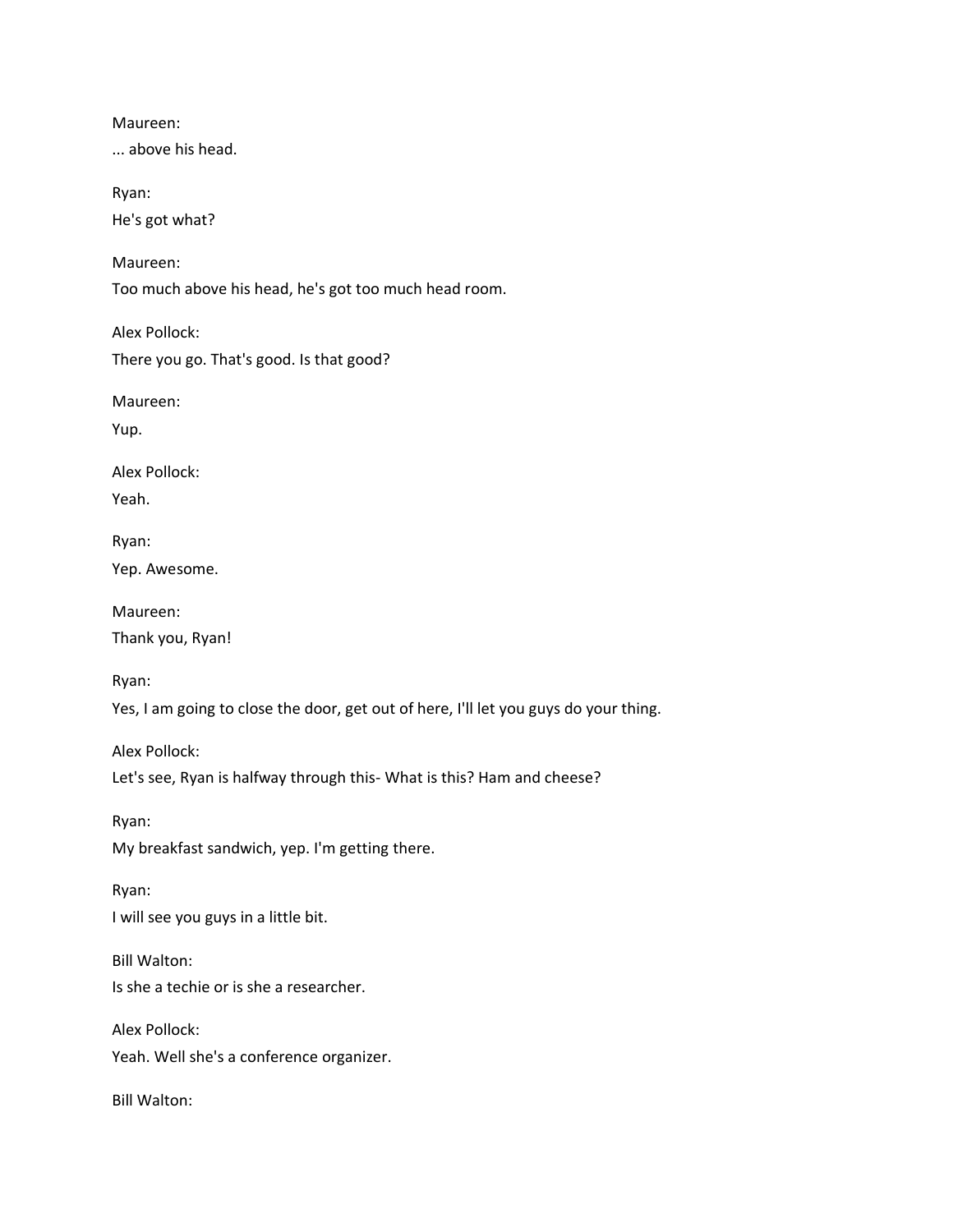Ah, okay.

Alex Pollock: They make communications and things.

Bill Walton:

Okay, well-

Alex Pollock: Is this good?

Bill Walton:

You look great.

Ryan: Yeah, it sounds great.

Alex Pollock: I look great? Good.

Bill Walton:

You look great, you sound great, darling, you look good.

Bill Walton:

Okay, well let's go ahead and get started. I listened to the other show, I thought we were very interesting.

Alex Pollock:

We were! Too bad we didn't record, well we'll just see if we can be equally spontaneous, and maybe we'll be even looser this time.

Bill Walton:

I think, this is an interesting thing, I've never done one twice, so we'll see what happens. Okay, let me figure out what I want to say. Maureen, are you ready for me?

Maureen: I am ready whenever you are. Bill Walton: I am. You are ready?

Maureen: Is his phone turned off?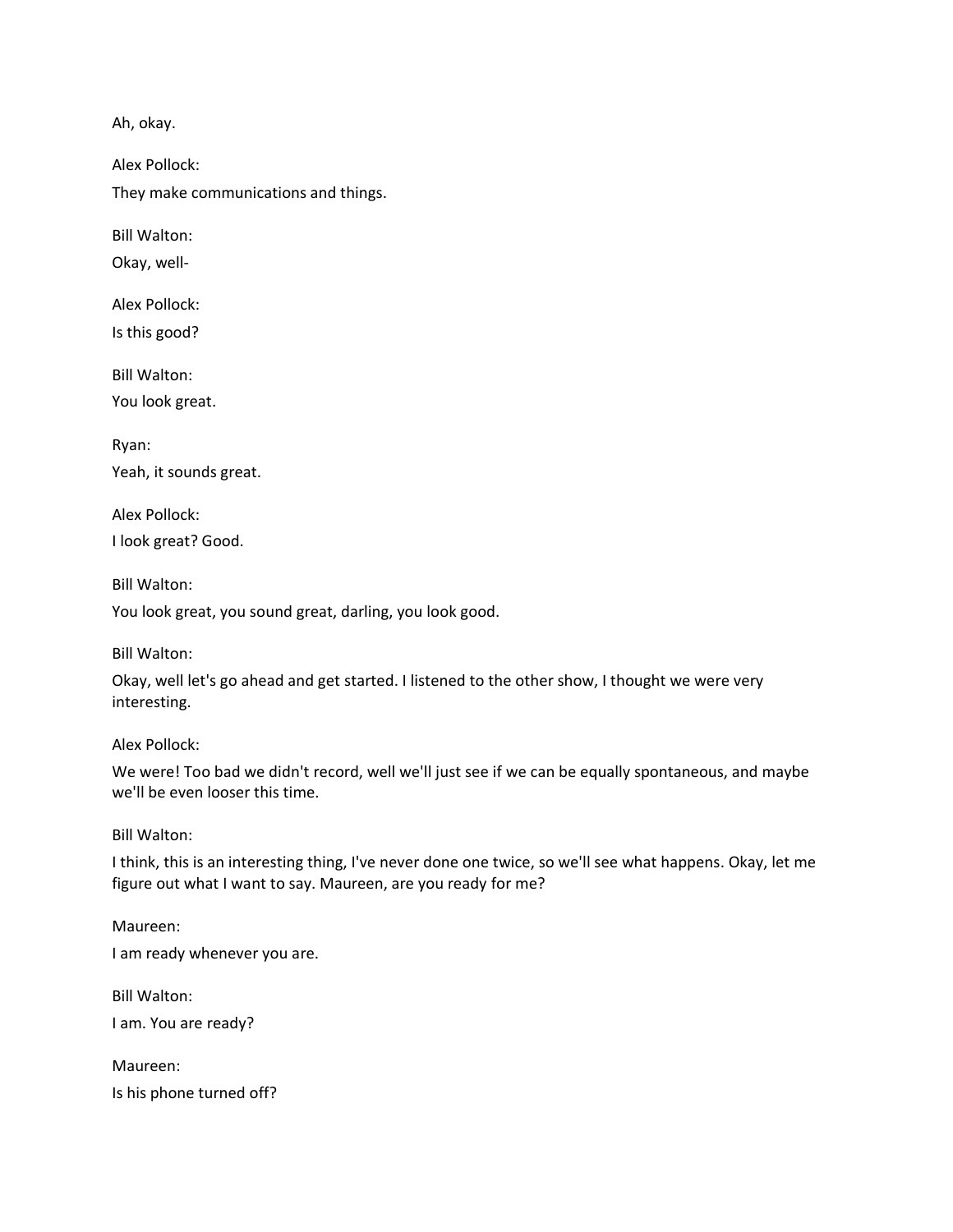Bill Walton:

Oh, Alex, is your phone turned off?

Alex Pollock:

I don't have a phone with me.

Maureen:

Awesome!

Bill Walton:

Even better.

Maureen: Okay, whenever you're ready, go.

Bill Walton:

Okay.

Bill Walton:

Over the past two or three centuries, we've seen enormous wealth creation throughout the world, particularly in the West. Incomes have risen almost a hundred fold, we've lifted billions of people out of poverty, and during this same period, as you'll read in the papers, we've had financial crises, bank failures, savings loan failures, all sorts of capitalist market issues which sound very scary and seem to threaten growth and threaten prosperity. In the United States alone we've had hundreds and hundreds of crises just since the turn of the last century in 1900, which caused, as it usually does, governments to intervene, and in 2014, rather 1914 rather, we, in our wisdom, created the Federal Reserve System because of the bank panics that had occurred then.

Bill Walton:

In the thirties, John Maynor Keynes invented macroeconomics, which was really a justification for governments to intervene in the economy. In the last few decades, we've seen Sarbanes Oxley, and Dodd Frank 00:06:25. Dodd Frank at a couple thousand pages and growing as we get regulations written about it.

Bill Walton: Is something that-

Bill Walton:

Alex, I'm going to start this over, if you don't mind. I got lost. Is that alright with you?

Alex Pollock:

It's fine with me.

Bill Walton: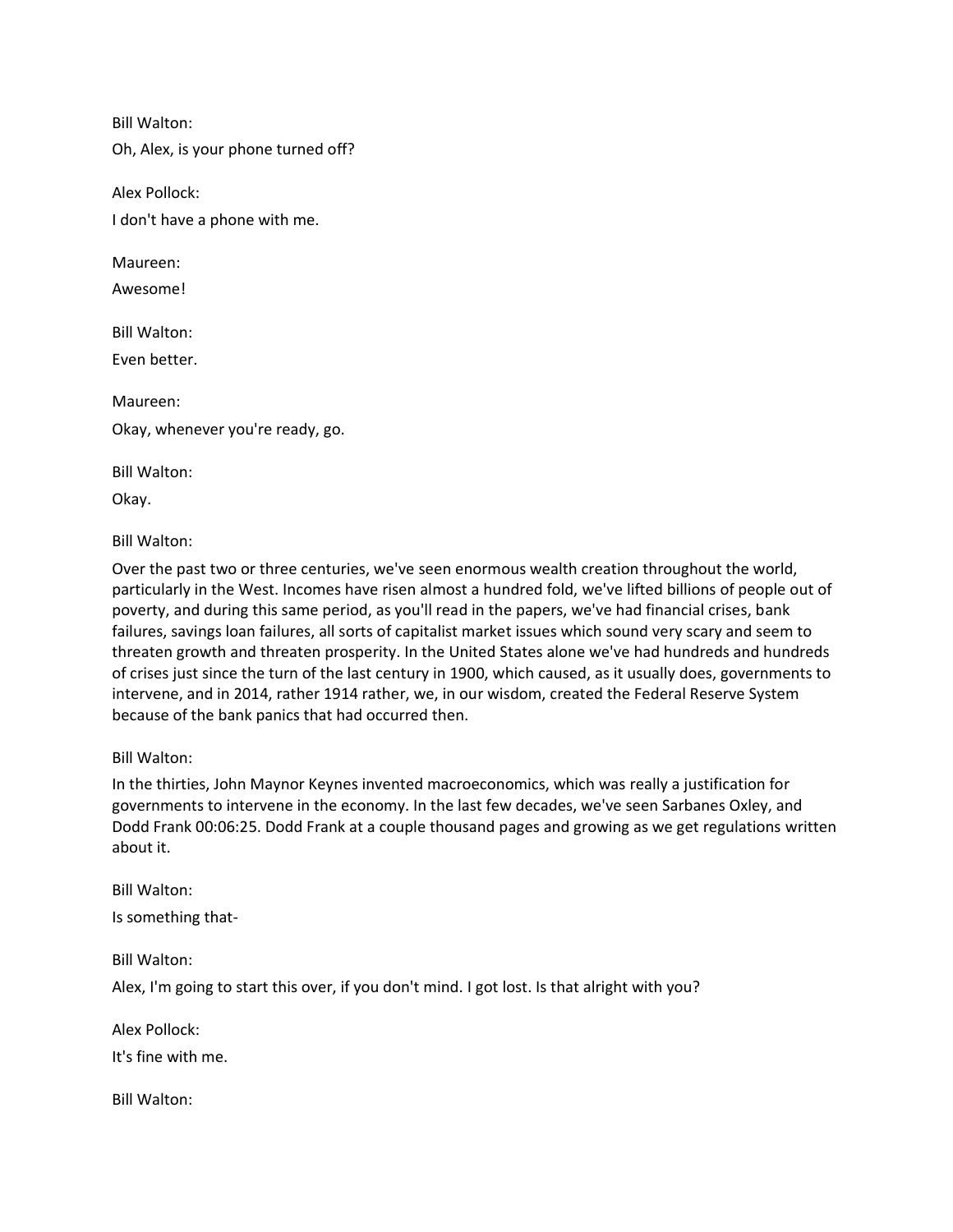Okay.

Alex Pollock: I thought you were doing great!

Bill Walton:

I was doing great until I got stuck on Dodd Frank.

Alex Pollock: I was waiting for the question in there.

Bill Walton:

What's that?

Alex Pollock: I was waiting for the question.

Bill Walton: Yeah, I know, you pause. Okay.

Bill Walton:

Alright, let me get going again.

### Bill Walton:

Over the last several centuries, we've seen massive increase in the world's wealth. Thousands of people ...billions of people lifted out of poverty, and during this same time though, we've seen financial crises, bank panics, all sorts of headline issuing things that terrify us and think, "Well, maybe the world's going to come to an end because yet another panic is upon us." And yet, we always seem to persevere. Governments, though, tend to not want these things to happen. They tend not to get re-elected if everybody loses their money, so they justify ways to intervene.

### Bill Walton:

So, in 1914 we created the Federal Reserve System because of bank panics. In the 1930's John Maynor Keynes invented macroeconomics as a justification for governments intervening in the economy, and in recent years, we've seen Sarbanes Oxley and Dodd Frank, Dodd Frank in all its glorious 2,000 pages. Yet, nobody that I know who seriously participates in the financial markets today believes that we've staved off the inevitable next financial crisis, despite all the regulation that's been put in place.

### Bill Walton:

So, the question is, has growth occurred because of financial regulation, or despite financial regulation? With me to talk about this is a good, great old friend, Alex Pollack. Alex is a distinguished senior fellow at R Street Institute. Before that, he was with American Interprise Institute. He was CEO of the Federal Home Loan Bank of Chicago, and earlier in his career and earlier in my career he was head of the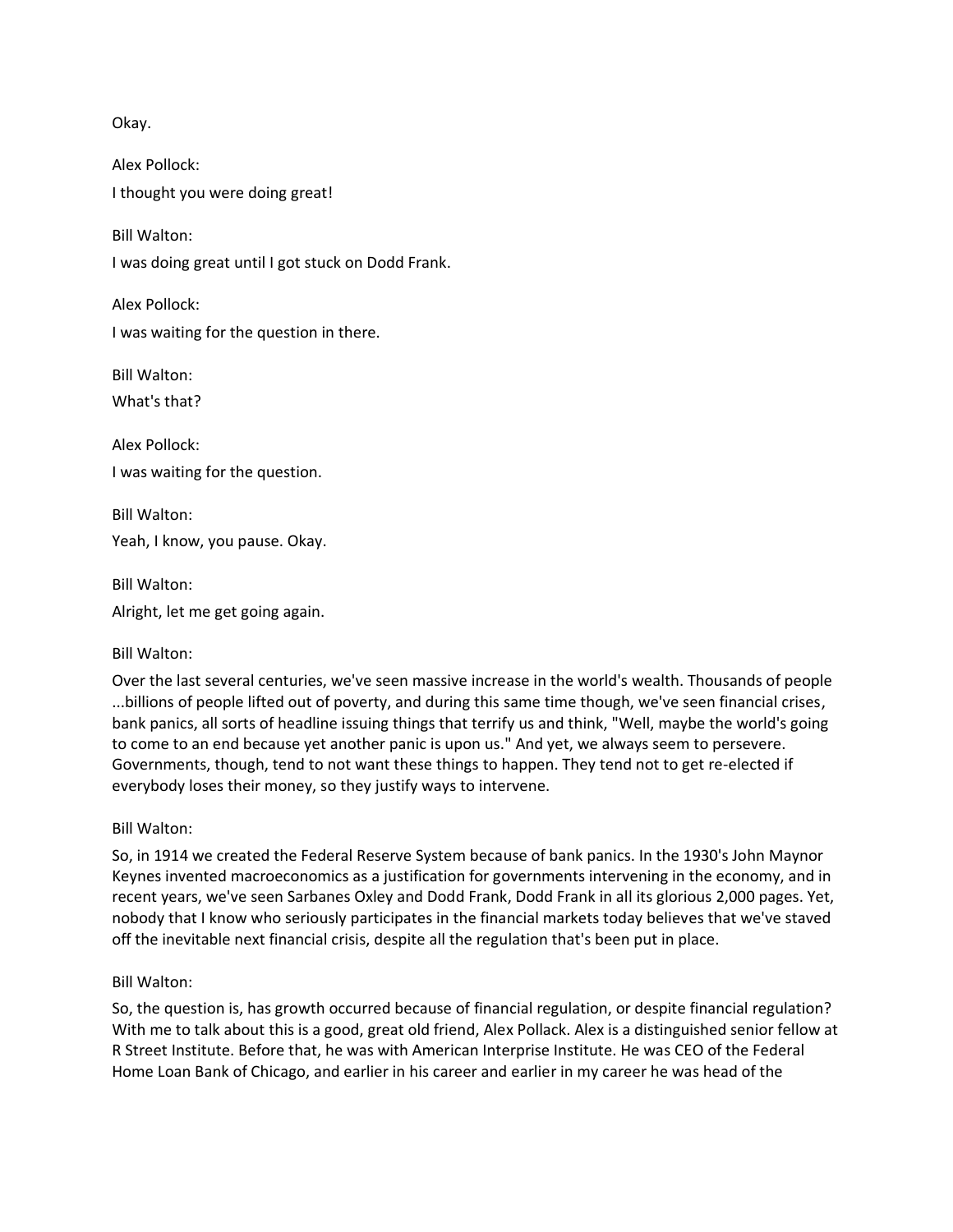planning department at Continental Bank, where I worked for him in the seventies and we've got lots of interesting stories to talk about that experience.

### Bill Walton:

Alex has written a terrific book called "Finance and Philosophy." And, really what this show is about is his subtitle: "Why We're Always Surprised." And we are. Alex, tell us about "Finance and Philosophy." Why the title?

## Alex Pollock:

The title of the book is supposed to indicate the fascinating ideas that are involved when we try to think about what financial reality is. And the notion is financial reality is different from physical reality. It's a reality that's made up of human behavior, of the interaction of people's ideas, their expectations, their expectations of other people's expectations, of regulators' expectations of what people will do, people's expectation's of what regulators will do, and this nice phrase, "expectations of expectations." And because of this, the financial markets and economic behavior is fundamentally not only unknown as to its future and where it's going, but the book argues is unknowable. That is to say, this very complex, recursive, reflexive, interactive reality makes it so we can't really know what's going to happen. And, no one can know this.

## Alex Pollock:

Here is a key point. The regulators in whom politicians sometimes have so much faith, and people in general seem to have an unusual and an odd faith, don't know what's going to happen, either. The very actions central banks and governments are taking, may be causing the problems. But they don't know it because of this strange and fascinating character of financial and economic reality.

## Bill Walton:

I've said at the outset that we're now here in 2018, soon to be 2019, and ... But I thought we'd solved everything with Dodd Frank and the financial regulations, and we have the new and improved Basel Agreements and things like that. Are you saying that with all this work by the government to protect us from financial cycles and downturns, we may still have one?

## Alex Pollock:

I think it's undeniable that there will be more than one, and a series of them stretching off into the future. Now, as long as we keep an entrepreneurial and enterprising economy, which is just the term I like the best, and the rule of law, and relatively free markets, on average, economic growth and the well-being of individuals can continue to get better and better. But they won't get better and better without cycles along the way. In the great line of Schumpeter, what he calls "capitalism," what I call the "enterprising economy makes ordinary people better and better off. It does this through a series of vicissitudes," he says. That is to say cycles and problems. And you can't stop them from coming. It's interesting to look back when the Federal Reserve was created in 1914, the controller of the currency announced that now that we have the Fed, financial crises are impossible, because the Fed will make it so they can't happen. Well, that was a bad prediction, as it turns out.

## Alex Pollock:

In 1989, just to take one other example, after a huge regulatory act of Congress, FIRREA, the Financial Institution Reform Enforcement and Recovery Act of 1989, the Secretary of the Treasury announced,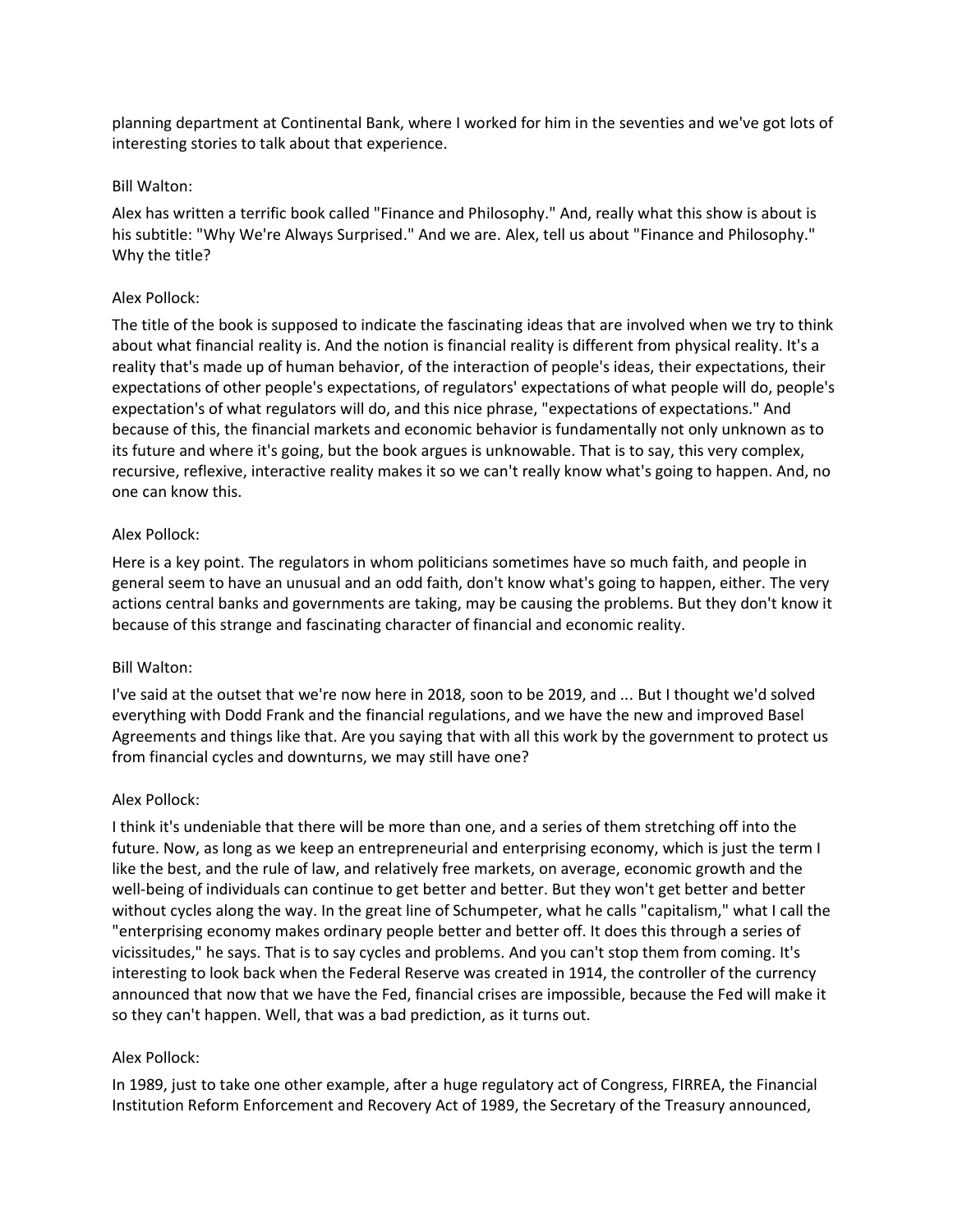"This ensures that financial crises will never happen again." Of course, they did. And after each political overreaction to each financial crisis, we have the announcement that this will never happen again, but it does and one of the reasons it happens again is the very actions that are taken trying to make it not happen in the paradoxical ways of financial markets.

## Bill Walton:

We've talked about this, you know, people sitting in the regulators' job are just people and they're subject to the same distortions and the same perception, the same prejudices as the rest of us are, and they have the same information a lot of players in the markets have, particularly big hedge funds. And yet, we have a lot of faith in the Federal Reserve to somehow control the economy, yet they've singularly been unable to do that for the last hundred years since its creation. We have so much faith in the Fed, what's going on here?

## Alex Pollock:

There's no more foolish faith than faith in the Federal Reserve or any central bank.

## Bill Walton:

Okay.

## Alex Pollock:

In the book I have a chapter called "The Most Dangerous Financial Institution in the World." And that is the Federal Reserve. The reason it's the most dangerous is because in a FIAT currency system, which is what we've got, that is to say money which represents only money on the books of the central bank, also by pieces of paper floating around as currency. There's no check on what a central bank can do, and they can do things which are extremely damaging, such as set off the great inflation of the 1970's, which was hugely destructive, and triggered the 1980's collapses in various financial markets. They can set off a asset priced bubble, like a housing bubble, which they stoked in the early 2000's.

## Alex Pollock:

They can supress the returns to savers, so they're basically robbing savers as they've done in the last eight years or so. They can suppress real wages through inflation, making people poorer all the time that money ... seems to be causing prices to go up, the real price of labor can be going down. So what a FIAT currency central bank can do is really seriously dangerous. And the Federal Reserve is the most important central bank.

## Bill Walton:

Let's talk about what the Federal Reserve is and isn't. The Federal Reserve in terms of its organization, the human beings in that Federal Reserve, it's primarily made up of a couple thousand economists. PhDs from MIT, whatever, who build-

## Alex Pollock:

I think it's [inaudible 00:15:59] said that the Federal Reserve is the largest employer of PhD economists in the world, as well as being the most dangerous financial institution in the world. These people are intelligent, well educated, they've got lots of money to spend on research and computers and data, but they have exactly no more knowledge about the financial future than anyone else, because of the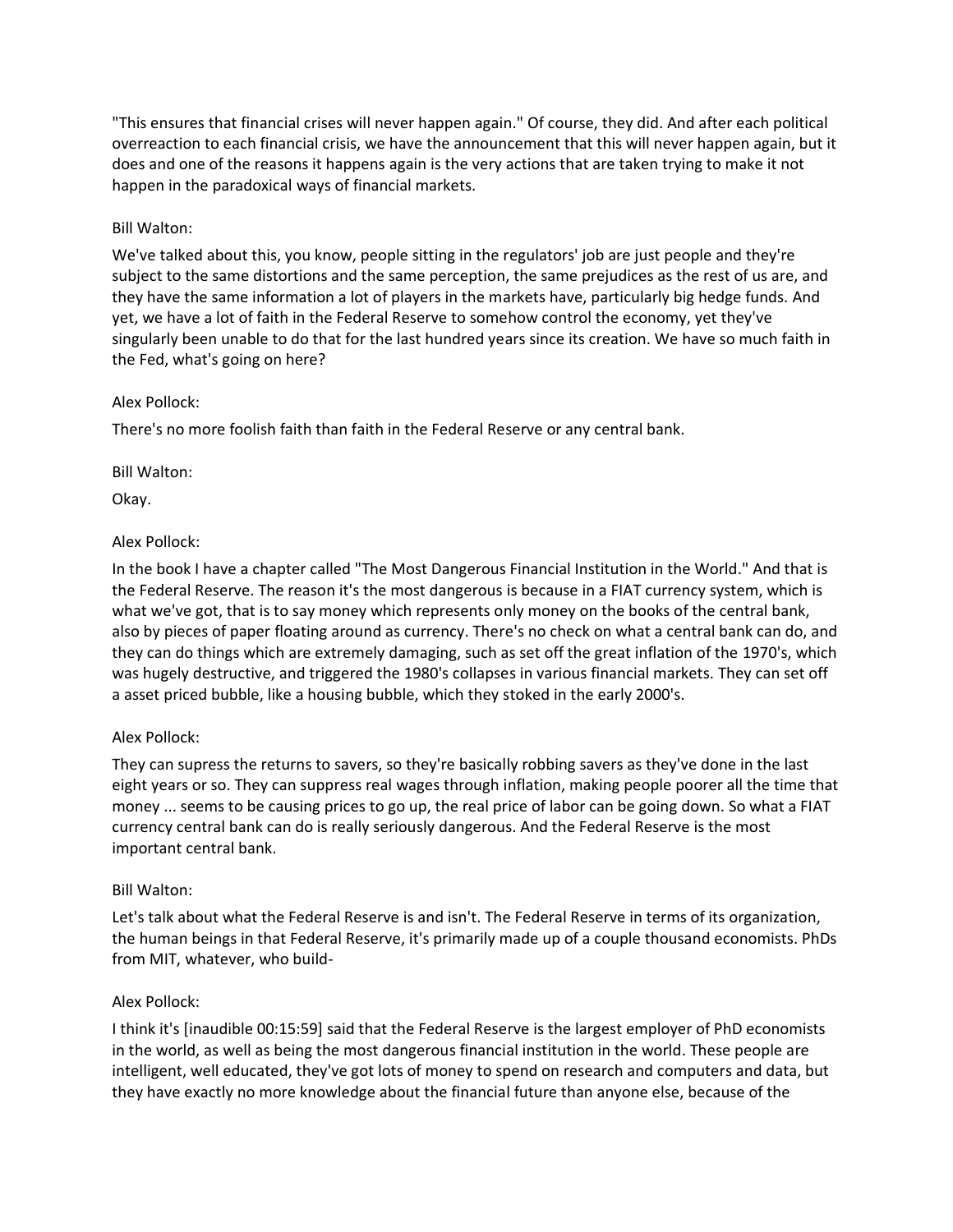nature of the financial future and its unknowability, or its radical uncertainty. So to think that they somehow know what will happen, they don't even know what the results of their own actions will be. There's always a lot of guessing and uncertainty involved, and of course, human frailty of even the most competent and intelligent people.

## Bill Walton:

Well most of these people have never worked in the capital markets. They've come straight out of PhD land to work in the federal reserve or one of its branches. And they build these models-

### PART 1 OF 3 ENDS [00:17:04]

### Bill Walton:

... over one of the one of its branches, and they build these models, and there was an office created through Dodd-Frank, Office of Financial Research and the Treasury. I don't ... you remember that. I think they just shut it down, which in their wisdom they should have. And this was something written in the Dodd-Frank, where we were never going to have another crisis because we were going to have very smart people in the treasury, similar to the Federal Reserve who are going to model the entire economy and know what the risks were here or there, and thereby being able to get ahead of it. And as one of the jobs I had for a while, I was running transition for Trump before he was inaugurated, and one of my jobs is to go into the treasury to talk about what they were doing.

## Bill Walton:

I was talking with these guys in the office of financial research, and they went on for a couple hours about doing this, that, and I said, "Well, gee, if you know all this, why don't you guys go start a hedge fund and go make a lot of money because there's not a ... You're saying you can predict all this and yet there was a market to test your predictions, and why don't you go out and make a few bets and see how you do?" Of course, being academics, they didn't really like that suggestion, but that's essentially what we're talking about with the Fed, right? They're not really market participants, or haven't been there in the real world, betting their own money, or their institution's money, have they?

## Alex Pollock:

They have not by and large, although the Federal Reserve, which was of course at one point in its history on the gold standard, is now on what James Grant wittily calls the PhD Standard. It now has a chairman who actually was in financial markets.

### Bill Walton:

Jay. Jay Pal.

## Alex Pollock:

Yeah, Jay Pal. But people who are in financial markets don't know the future either. That's why what they're doing is betting and wagering and trying to determine what are good prices to pay against an uncertain future.

Alex Pollock: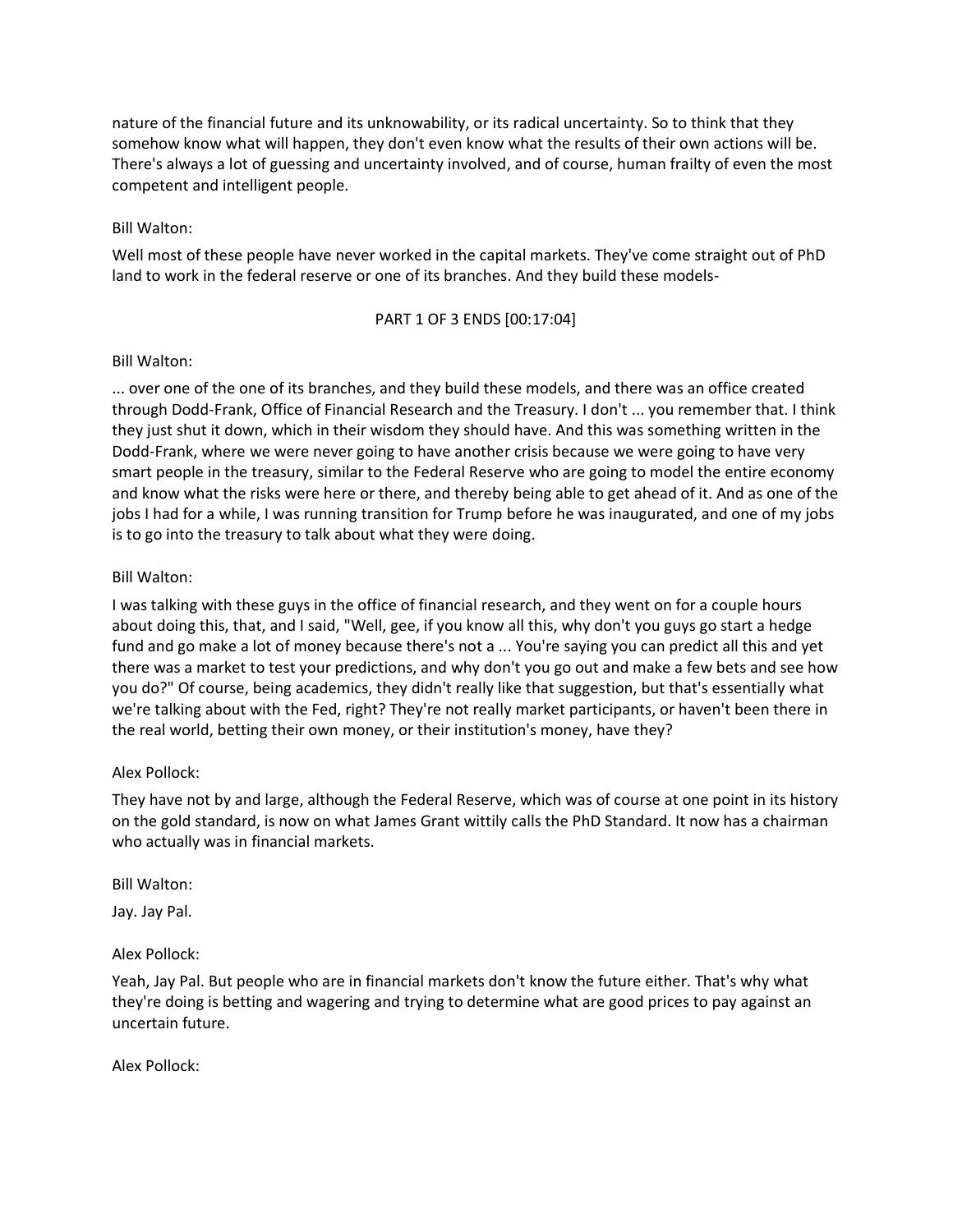There's a funny story about the Office of Financial Research, which is that one of my friends sat next to a senior officer on an airplane from the Office of Financial Research, and he said, "when I think about what you're doing, I noticed you haven't worked on Fannie Mae and Freddie Mac, who were at the center of the housing collapse, and wouldn't it make sense, if you're trying to deal with systemic risk at least to deal with them, and talk about them, and analyze them?" And the guy said, "Oh, that'd be much too politically explosive. We couldn't do that."

## Bill Walton:

Oh. Well, you know, we were talking about the creation of these agencies doing these new things. Arnold [Kling 00:19:48], who's a friend of ours, wrote about the lessons from the savings alone meltdown from the '90s-

Alex Pollock: I cite this paper in the book.

## Bill Walton:

Tell me about it. What did he tell us that he'd done wrong then?

## Alex Pollock:

He wrote a wonderful paper though, which is ... it's called, I think Not What They Expected, or Not What They Intended, Not What They Intended. What he relates is after the collapse of the savings and loans, which was the last time before the 2000s, only 20 years before, the American mortgage system collapsed in the 1980s, the savings and loan based system. Only 20 years later, the Fanny Mae and Freddie Mac based housing system collapsed, so that's two collapses in three decades. That's a pretty poor record, when you think about it. Anyway, as Arnold's paper tells, after the 1980s collapse, the regulators sat down and very intelligently, and carefully, and thoughtfully, studied the problems, and drew lessons from them, and applied the lessons for what to do going forward. They had three main conclusions which were you had to have a lot more securitization. You had to have mark-to-market accounting, and you had to have risk-based capital. And every one of those things were main contributors to the next collapse in 2007 to 2009.

## Alex Pollock:

So the lessons they carefully and intelligently, and plausibly, is really important. These are plausible ideas. They're not crazy, but they turn out to have been main contributors to the disaster. There's a great paper by-

## Bill Walton:

Let me expound on that. More securitization means basically taking a lot of securities and bundling them into a bond, and then stripping off some of the risky parts of the bond and bundling those into yet another bond, in a re-securitization. In the end, nobody knows what they own.

## Alex Pollock:

Yes. They might think they know, but they don't actually know.

## Bill Walton: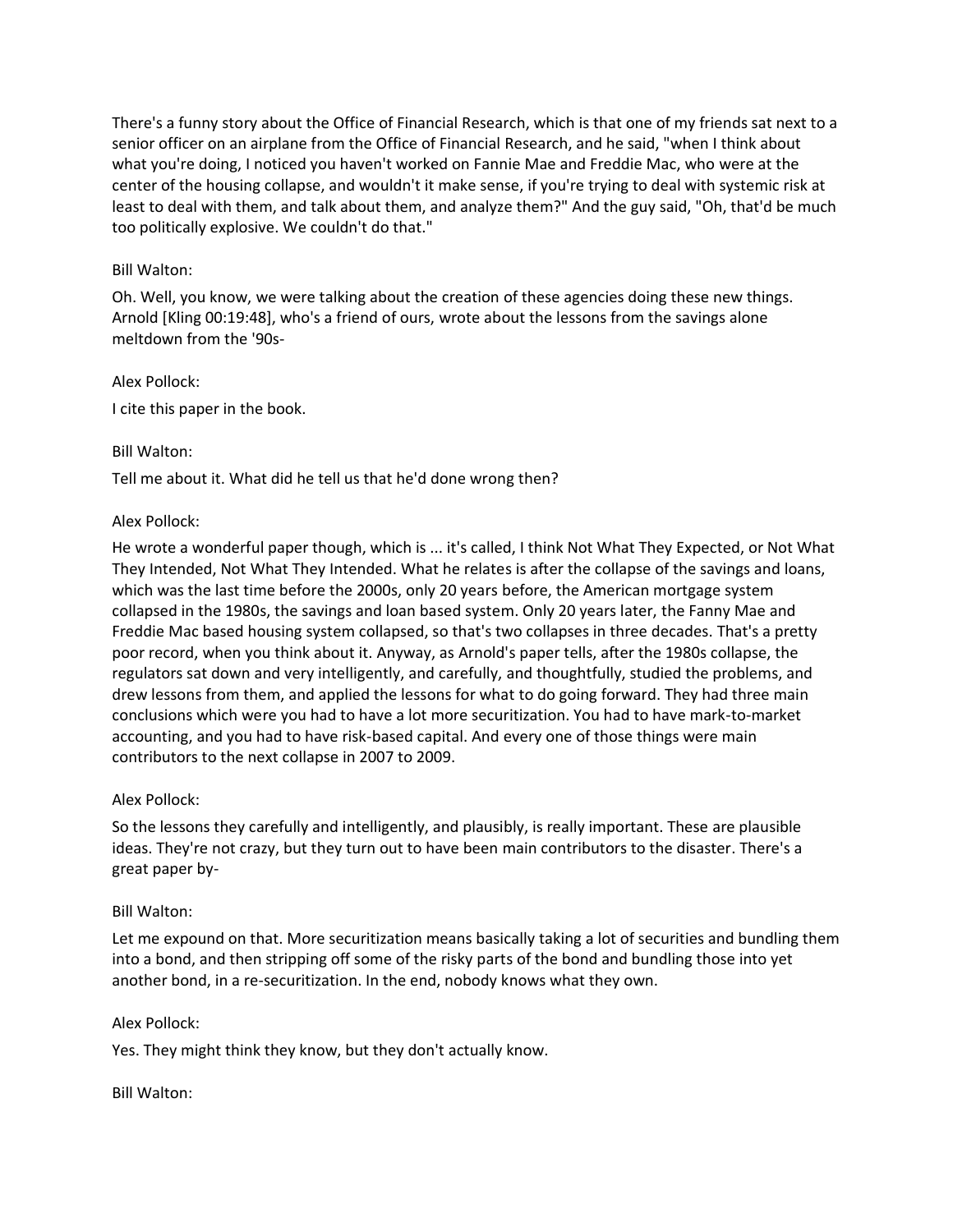Well, I remember we were at Allied Capital in 2003 or 2004, and we were buying subordinated pieces of commercial mortgage backed securities, and basically the riskiest part, and we held them on our balance sheet, which was okay because we didn't have much debt. I think 80 cents of debt for every dollar of equity, so it was a pretty strong balance sheet. Then, one time, one day the guy walked in from Wachovia, almost literally had a propeller head. He was a PhD-type himself, but he was working at Wachovia or one of the banks ... and it wasn't just one, there were several of them came in and they said, "We have figured out a way to bundle together all your riskiest securities, and put those into a bond and then sell those off, and you'll hold just a little piece of paper and you'll make a nice profit.

## Bill Walton:

Well, every banker made that decision, and that's where we ended up with all this paper out there where nobody understood what they owned, and then the rating agencies, I think they called those triple A securities, didn't they?

## Alex Pollock:

The senior pieces were called triple A's, yes. And the judgment ... When you tried to figure out, as an investor or a rating agency, how much loss you might take in the most senior piece that got the triple A, you had to make guesses about the underlying loans, and how they would behave. And how those ... and whether they would default. And if they defaulted, how big the losses would be, probability of default, and loss given default, as the lingo goes. But in order to do that, you had to make a guess about house prices.

Bill Walton:

Oh yeah.

## Alex Pollock:

And there was this really interesting faith. And the faith was that house prices on a national average basis could not and would not go down. Well now, why did people believe that? They said they believed it because in the whole post-war era, they never went down on a national average basis.

Bill Walton:

So in these models, history started in 1945?

Alex Pollock:

History started after the war.

Bill Walton:

They more or less ignored what happened in the '30s.

Alex Pollock:

Absolutely. Well, that was so long ago. That was ... We have a problem, in general, thinking about finance. What is ancient history? Well, that's so long ago, it's ancient history, doesn't matter. And yet, these things ... permanent ...

Bill Walton: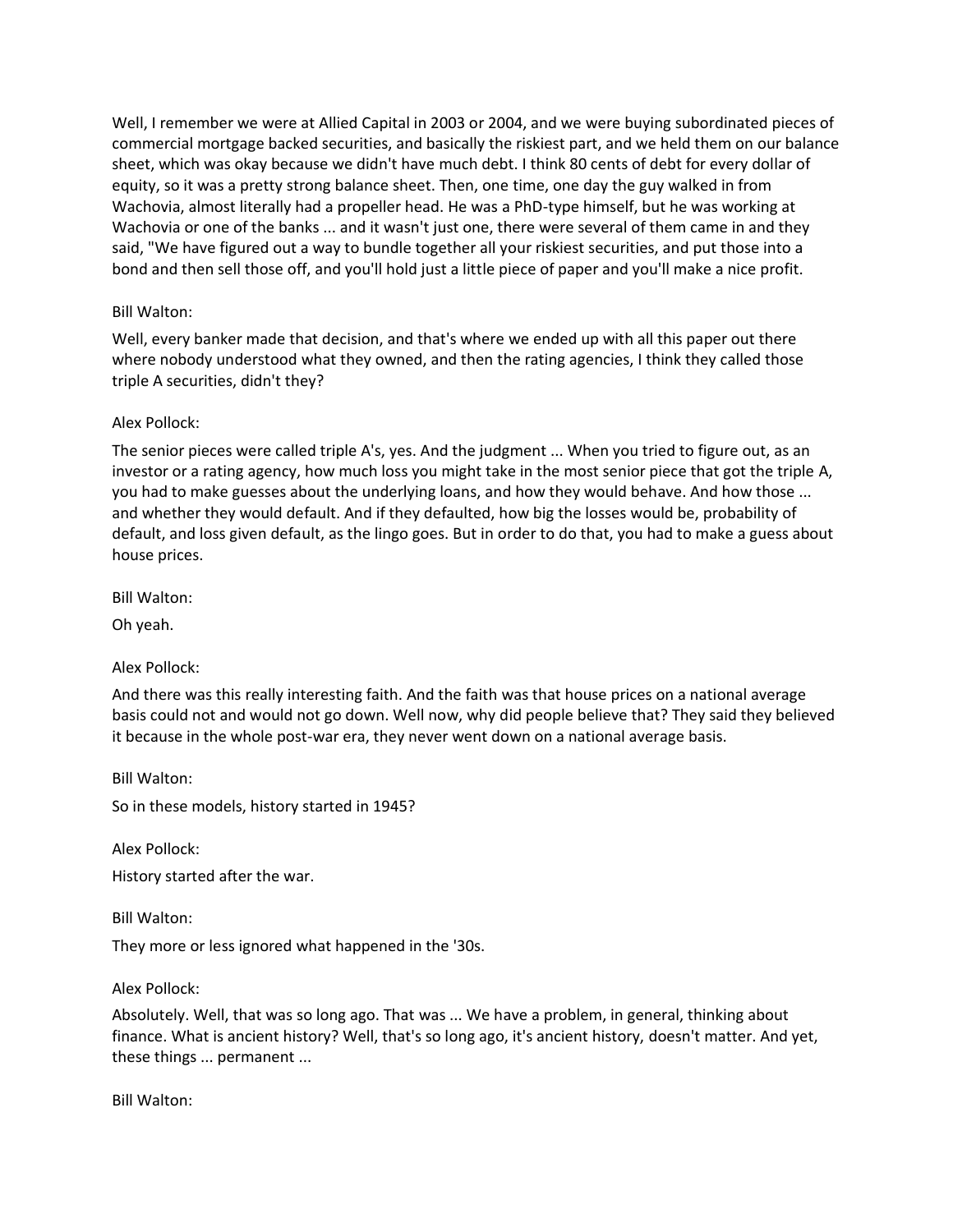You have a fascinating story in your ... fascinating chapter in your book about generational finance, and about how long it takes for the next generation to learn the lessons that the previous generation learned, and it goes on and on and on, because old bankers end up dead bankers, and you got freshfaced young people in there that have never experienced the bad stuff, and so can't imagine it could ever happen.

## Alex Pollock:

That's right. That's right.

## Bill Walton:

In the event though, how much did house prices drop in 2000?

## Alex Pollock:

27% on a national average basis. And people who were professionals in the field knew that house prices could go down. It wasn't that they thought house prices couldn't go down. But they thought they would go down only on a local or a regional basis, but that if you held a big geographically diversified national portfolio, it would average out. They know they might go down on a real basis, that is to say that inflation would go up by more than house prices. So a house price could be falling in real terms, but they believed ... or at least most people believed and said, "In nominal terms, house prices can't fall," and then they fell 27%.

## Alex Pollock:

By the way, you mentioned commercial real estate, that fell even more because there was a double real estate bubble. One bubble in housing, and one bubble in commercial properties as well. In both cases, the prices fell a lot. So, one of the things I talk about in the book is a philosophical question, you could imagine Socrates buttonholing people on Wall Street instead of in Athens and saying to them, "What is a price? What is the price of an asset?" When you think about it, you realize there is no objective existence in a price. It's an ephemeral agreement. There's nothing physically real about it.

## Alex Pollock:

When we realize that, we then come into another question, which is how much can a price change? And the answer is, more than you think.

Bill Walton:

As we found in 2000.

## Alex Pollock:

As we found out. It can go up more than you think, and it can go down a lot more than you think. It can go down a lot more than your model says. It can go down a lot more than your worst case scenario projected.

## Bill Walton:

Yeah, well this gets in something that you mentioned, the mark-to-market accounting. This is something that was very fashionable among accountants, and it may be back in fashion for all I know. I haven't followed it recently. But, essentially you own an asset, and you paid something for it, and then times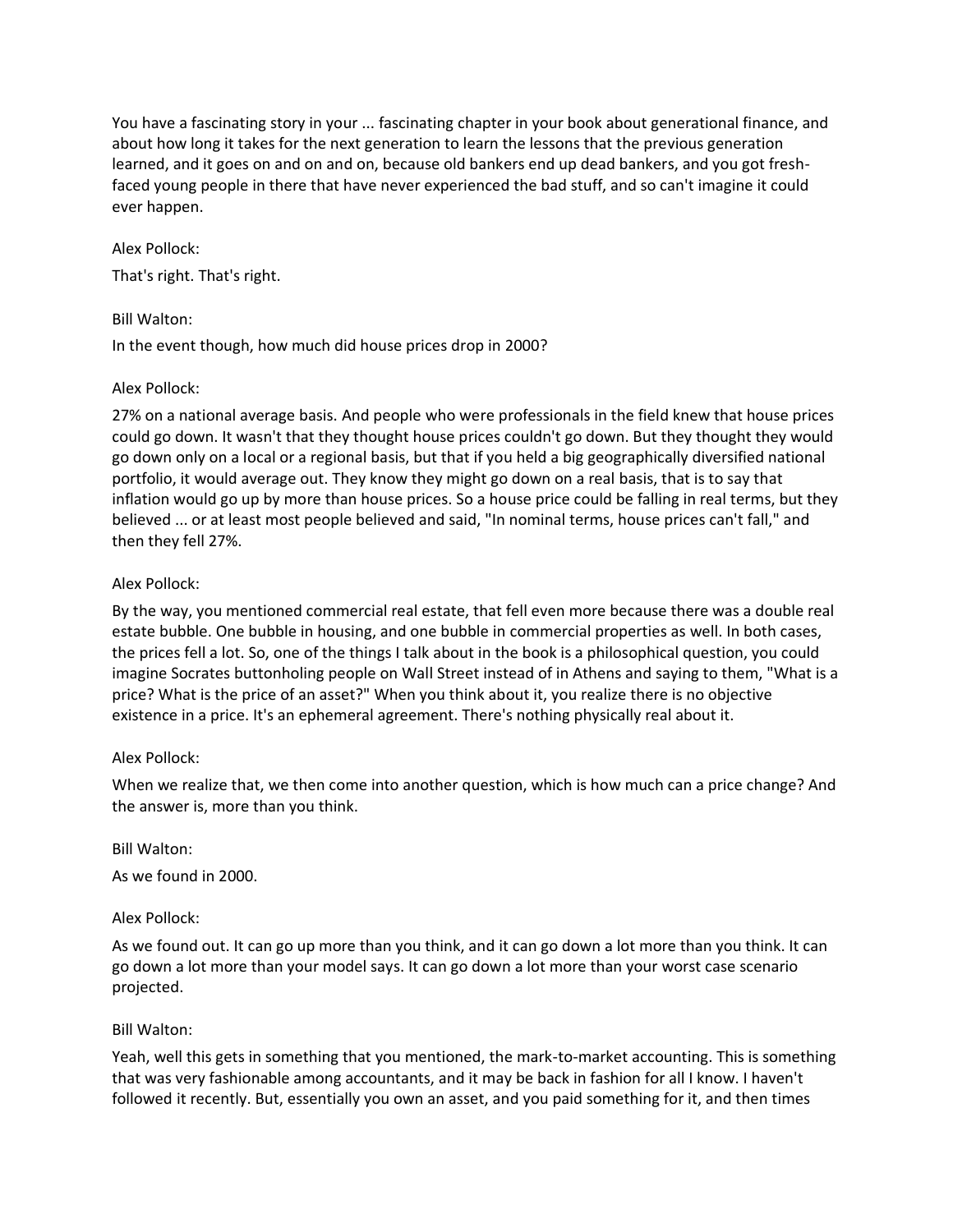change and prices fluctuate, and the accountant said, "Well, if prices fluctuate, you need to mark it down, and you need to mark it up." In some theoretical way, that's useful.

## Bill Walton:

But then they implemented mark-to-market accounting ... When did that start? I think in February ... new ruling FAS 157, February 2007, where there was a radical change in marks. What happened then was the S&P fell 50%, and it fell and fell and fell, until the accounting mavens decided maybe that was a problem. And then, in March of 2009, they reversed the rule, and the S&P has been rising ever since, or more or less ever since. So what's going on here? I mean, I'm interested in how ... We're getting into something arcane about accounting, but accounting really matters because real things depend on that. You say, "What's your collateral for your loan?" I'll say, "It's the house," and you will say ...

## Alex Pollock:

It's the price of the house.

## Bill Walton:

It's the price of the house. So let's wander into this metaphysical world of price.

## Alex Pollock:

Well, price is metaphysical in this way. And accounting is philosophically interesting. There's a whole chapter in the book about accounting, and about what does it mean to represent reality in sets of accounting numbers? And as anybody who really studies accounting knows, it gets to be very theoretical, and a set of books is in fact the result of all kinds of quite debatable philosophical decisions, which a committee ... it's another committee of people, the Financial Accounting Standards Board has decided ... and then, based on those rules, a whole lot of judgments that have to be made. So there's a really interesting question about representation and reality. It doesn't mean that you're not representing some aspect of reality, but you may be missing others.

## Alex Pollock:

When you are forced to mark assets to market, and prices are fairly stable, and you're going along in a normal economic situation, they go up a little, they go down a little, that's one thing. But, when you're in a panic, and there is no real price, there's only a distressed price, say fire sale price, that might be paid by a vulture investor, then the mark-to-market becomes a really terrible idea. And, if furthermore, you have regulations that declare banks insolvent because of this mark-to-market accounting, then you accentuate the panic. So like many other things, mark-to-market accounting is an idea which is okay sometimes, and terrible in other times.

## Bill Walton:

Well, you and I agree, let's be clear, this is not a morality tale of good people and bad people. This is a question-

## Alex Pollock:

That's so important, Bill. That is hugely important. Thank you for underlining-

## Bill Walton: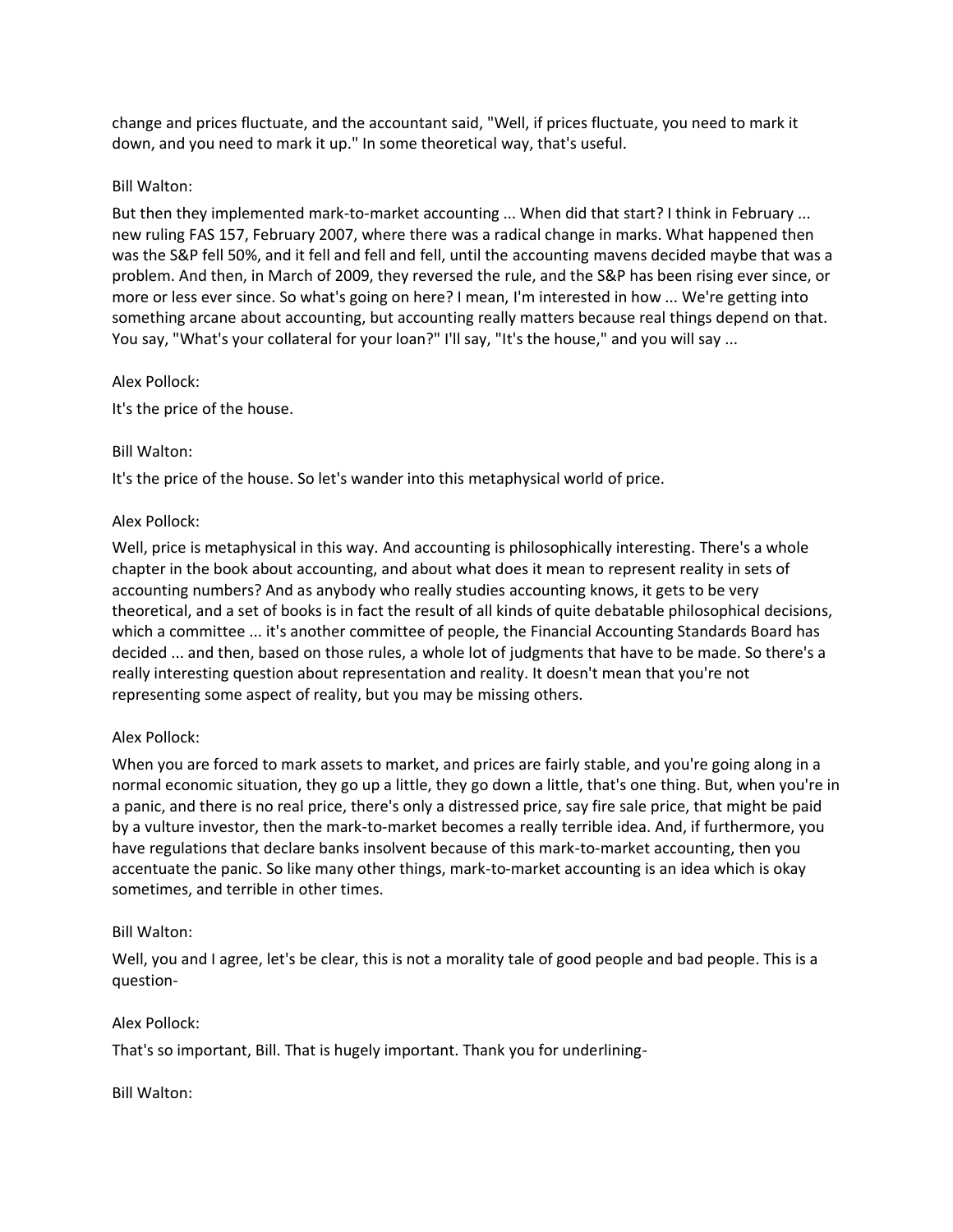You know, because we joke about the Federal Reserve. We joke about the FASB. These are decent, smart people. They're trying to do the right thing. They're trying to fix things that they thought were broken. They come up with ideas. They implement the ideas, and sometimes it works, sometimes it doesn't.

Alex Pollock:

That's right.

Bill Walton:

And in this case, what they wrote after the lessons from the '90s, were catastrophically wrong.

Alex Pollock:

That's right.

Bill Walton:

But they were not ...

Alex Pollock:

Now, this is really, really, extremely important. This is not about bad intention. This is about inevitable mistakes, inevitable mistakes, when you're dealing with the financial and economic future. Now look, it isn't true of all kinds of future, because there are things in the universe that are quite knowable in advance, like the paths of the planets, which can be correctly known, thousands of years in advance, and there are things that can't be known, like recursive, reflexive market and economic outcomes.

## Alex Pollock:

What you have is not only fine people, but extremely intelligent, extremely well educated people, backed by all kinds of other really smart people, but they often enough get it wrong. This brings up a favorite saying of mine, that you know very well, Bill, which I call [Bottoms 00:31:58] Principle, which is-

Bill Walton:

Edward Bottom, Edward Bottom, great man.

## Alex Pollock:

Edward Bottom, an old boss of both of ours, who said to me one day, "Alex, it's easier to be brilliant than right." And it is so true. You can be very brilliant and not be right. And that applies to everybody. It applies to market actors, to regulators, to central bankers, to accountants, to politicians, and Bill, even to you and me.

## Bill Walton:

[inaudible 00:32:29]. I keep extending that because brilliant, yeah it's true. You can be brilliant but not right, but you can be right ... often, you can be right, but you can't get out of the way of an ongoing truck-

Alex Pollock: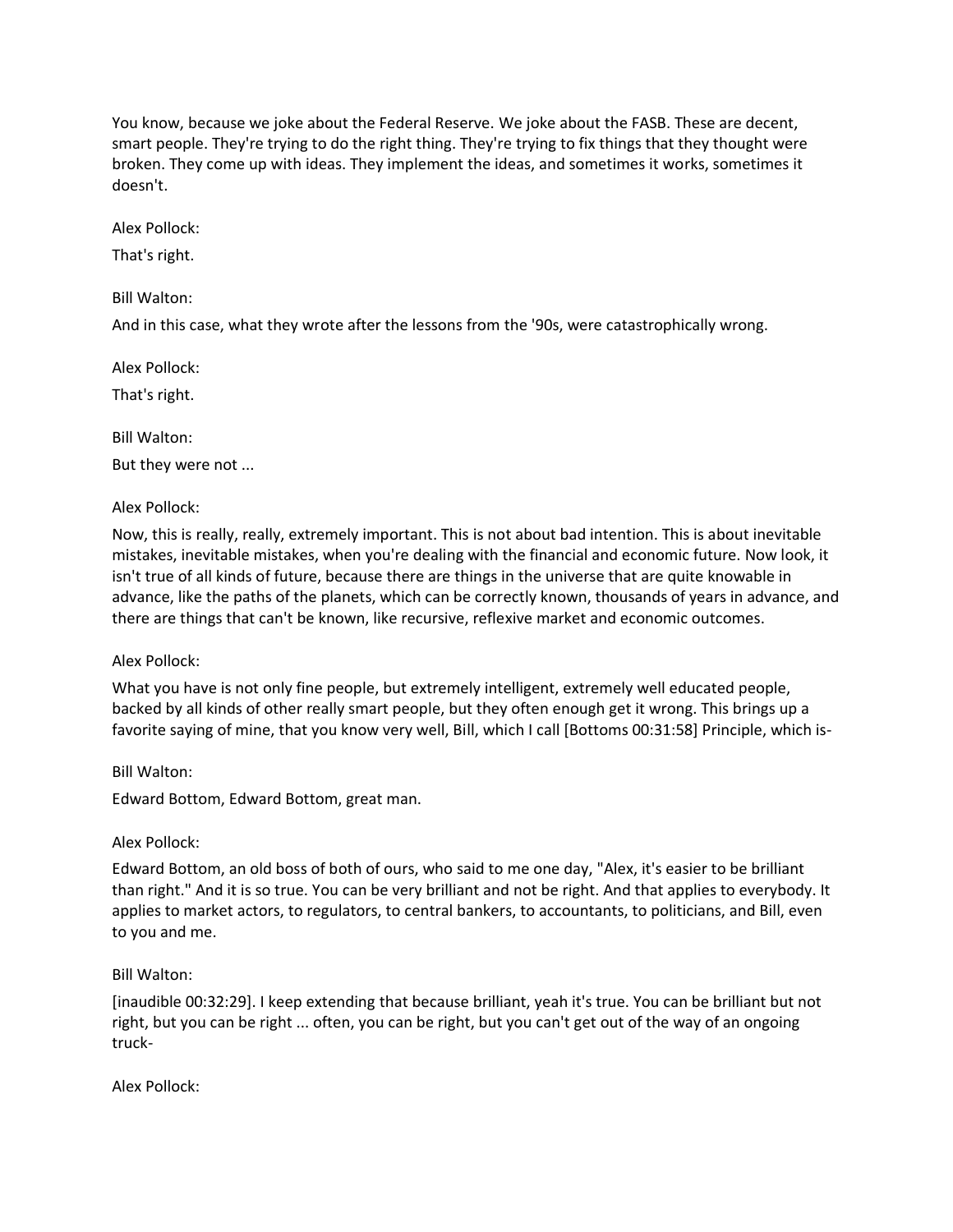Very true.

Bill Walton:

And that sort of happened to a lot of people in 2007, 2008. I mean, I think a lot of us knew that this was a house built on sand, whatever the metaphor. For example, you and I worked together at Allied Capital, and we had the commercial mortgage backed portfolio, which we sold in 2005 because we could see the prices and the collateralization levels deteriorating in a way that just didn't make it a good asset to hold, and we could see a lot of risky stuff happening. And yet, even with that, you look at the accounting rules that later on afflicted everybody in finance, we got hit by that truck. So it's something to ponder as we worry about the future. You often can't get out of the way, but you can protect yourselves in ways, I suppose. One of them, personally, is not owing any money.

Alex Pollock:

Absolutely.

Bill Walton:

I mean, my savings [crosstalk 00:33:41].

Alex Pollock: Controlling your debt.

Bill Walton: Controlling your debt. [crosstalk 00:33:43].

Alex Pollock:

Yes, absolutely. But now, look it, what happens in the boom is exactly the opposite. What happens in the boom is you have every incentive, it seems, every short-term incentive, to run your debt. And that happens in the aggregate, in the market. That's why I ... one of the sayings in the book is increasing-

PART 2 OF 3 ENDS [00:34:04]

Alex Pollock:

That's why I, one of the sayings in the books is, "Increasing leverage is the snake in the financial Garden of Eden." Running up the leverage makes everything seem more profitable, makes asset prices go up higher. In the boom phase when the leverage is rising, everybody is happy.

Alex Pollock:

It's really interesting, and we think about it in the book, who is made happy by a house price bubble? The answer is nearly everybody.

Bill Walton: Nearly everyone, yeah.

Alex Pollock: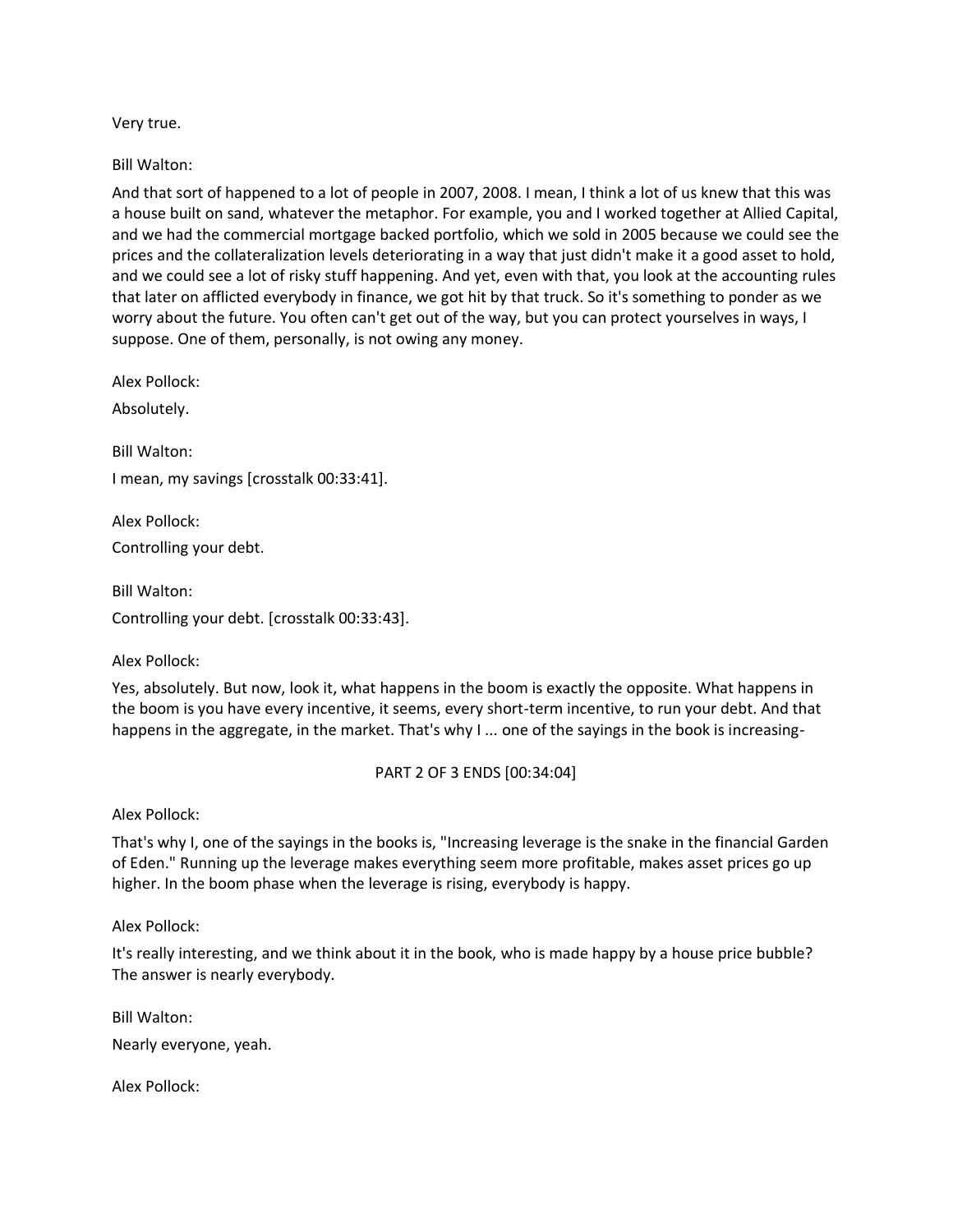Really happy. Now, the only people who aren't happy are the ones who've missed out, who haven't run up their debt, who haven't jumped into the bubble. That's why I have this wonderful saying from Kindleberger, "Nothing is more upsetting to your psychological balance than to see your friend get rich." Then you say what a sucker I am. I'm missing out. Then, even the conservative people, ultimately, very often get sucked about at the top.

## Alex Pollock:

I do have one-

## Bill Walton:

Then you go on to say, "It's even worse when your brother-in-law is getting rich."

### Alex Pollock:

Right, even worse than your friend is your brother-in-law getting rich. You'll hear about it from your wife. You tend to get sucked in at the top.

### Alex Pollock:

I do have a story here. It's about Isaac Newton. Now, Isaac Newton may have been the greatest intellect in all of history, at least he's right at the top with a handful of the smartest men who ever lived.

### Alex Pollock:

But, Isaac Newton in the bubble of his day, which was the South Sea Bubble of 1720, was an early investor, doubled his money, sold out at a big profit, watched the market go straight up, experienced seller's remorse, probably watched other guys getting rich and became unhappy and bought back in right at the top. The bubble collapsed, and he lost a fortune.

## Alex Pollock:

Here is a great case of Bottum's principle that it's easier to be brilliant, even world historically brilliant, than right. Newton then later said in disgust, "I can calculate the motions of the heavenly bodies, but not the madness of the people." That's a nice summary of the bubble.

## Bill Walton:

Yeah, that is a nice summary. I asked the question at the outset, we've had this tremendous growth in the world economy, initially in the West, now throughout the world, billions of people getting lifted out of poverty. But, we're talking about these cycles. Has this growth occurred because financial regulation has stepped in to make the economy safer, or has the growth occurred despite the regulation that's been created?

## Bill Walton:

You talk about that in your chapter, you call it the Cincinnatian Doctrine which is pretty interesting. Cincinnatus was the Roman emperor who went [crosstalk 00:37:07]-

### Alex Pollock:

He was a Roman aristocrat who was as the story goes on his farm when Rome was in crisis, and the barbarians were at the gate, and they made him temporary dictator. The Romans had an office which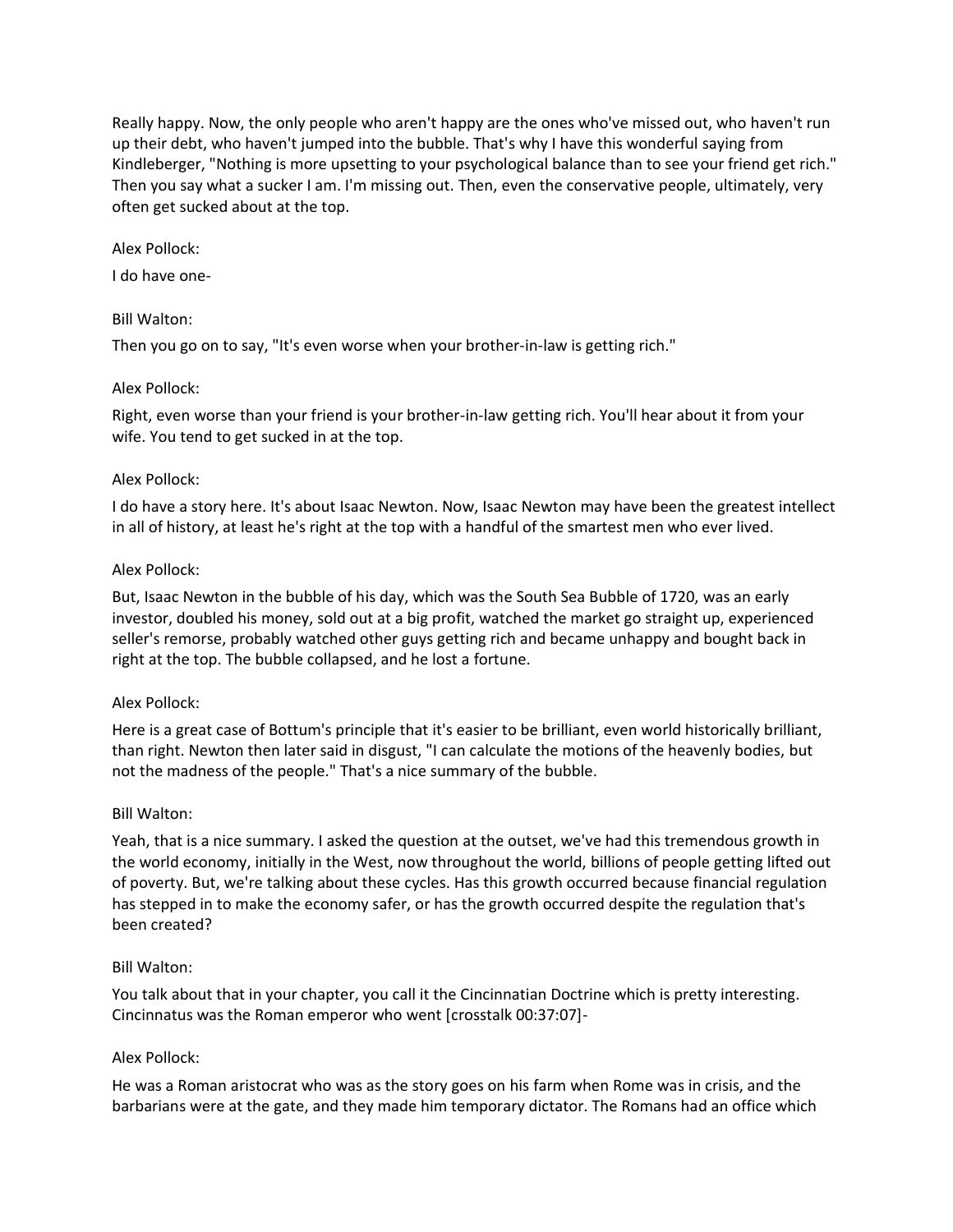was a temporary dictatorship, and you came in and had absolute power, but it was limited to six months, renewable once for six months.

### Alex Pollock:

Cincinnatus came in, took over as dictator, drove off the barbarians, saved the state. "He left the farm to save the state," is the line. When the crisis was over, he went back to his farm.

### Alex Pollock:

Now, Cincinnatus was the hero of George Washington who twice in his life left his farm. Once as general to save the American Revolution, and once as President, as the most important President ever, because he created the office and, afterwards, went back to his farm. Now, George Washington was called the modern Cincinnatus.

### Alex Pollock:

The theory is in the crisis, you get intervention. The trick is like Cincinnatus, how do you get the intervention to stop, so that the enterprising economy can keep on creating wealth. That it has ...

### Alex Pollock:

Then we go on, there's another chapter called The Wonderful Trend and the Troublesome Cycle in which we ask the question ... Think of the truly astonishing improvement in the lives and the welfare of ordinary people, people like you and me, over the long-term. Just take since 1900, on average Americans are eight times, eight times better off than the people, say, when my grandfather was young in 1900.

## Alex Pollock:

Well, this is astonishing, astonishing progress. It means in every way, in physical ways, in health, in culture, in intellectual goods that are available to us, our lives are richer and better off because of this amazing trend.

### Alex Pollock:

Now, what kind of a growth rate does it take to be eight times better off in a 118 years? The answer is 2% a year. The magic 2%, if accumulated over long periods of time, which an enterprising economy will do if it has entrepreneurs, if it has scientific advance, if the knowledge is turned into innovation and into enterprises by entrepreneurs, most of whom will fail but some of whom will build the amazing progress, and the rule of law, then this trend continues.

### Alex Pollock:

The book poses the question, can you have this trend without the cycles? The answer, I think is true, is no, you can't. If you want the amazing trend, you have to have the cycles, because the same fundamental force is playing that is uncertainty. Invention, innovation, entrepreneurship creates uncertainty. Uncertainty creates cycles, so you get them together.

### Alex Pollock:

I speculate that if you were willing to be poor and live at the level, let's say, of a traditional peasant forever, you might have it economically and financially stable.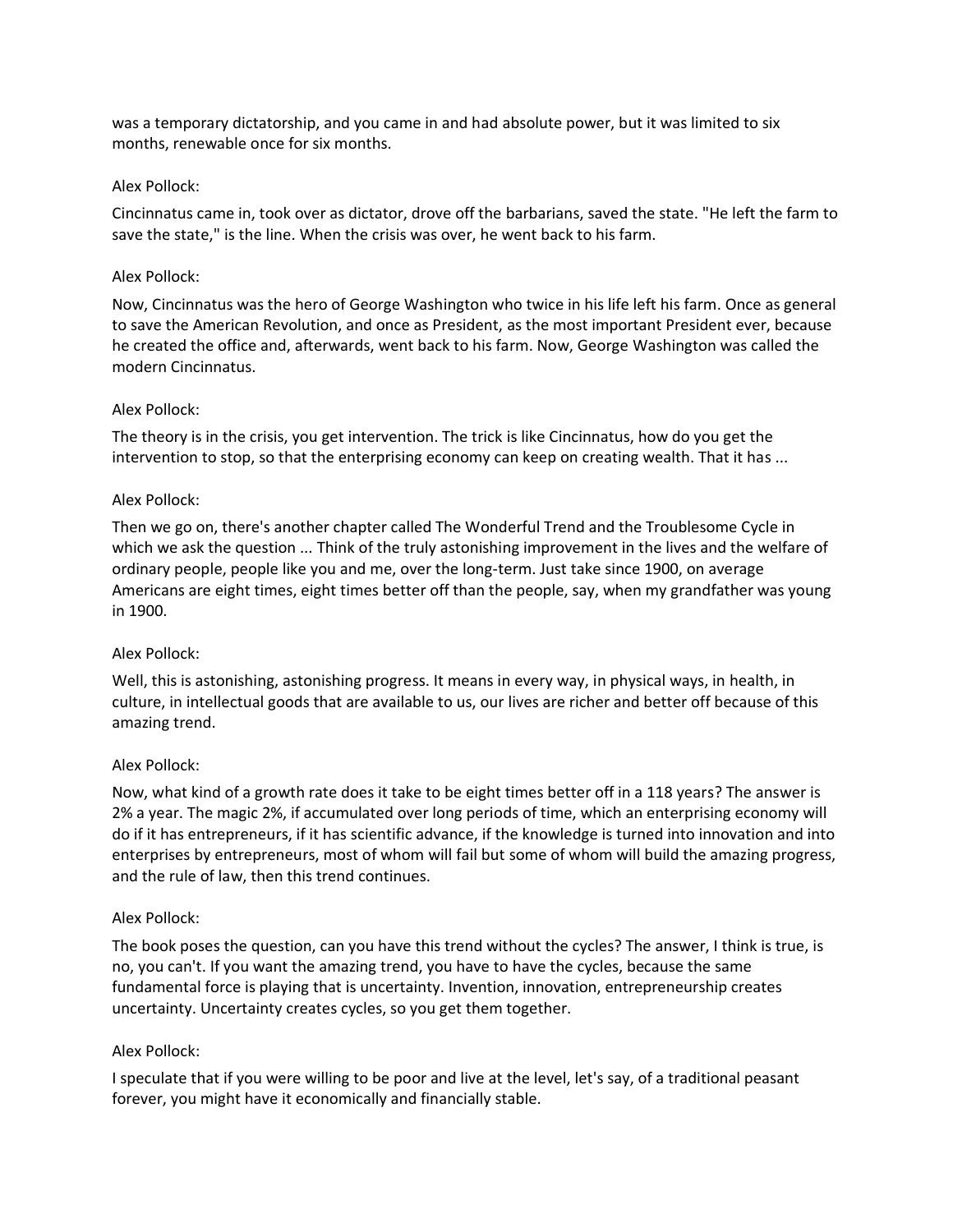Bill Walton:

It strikes me listening to you, we've got a market ... If you think about financial crises, they're about money. What is it about money? Well, everybody is involved in money. Therefore, everybody cares and sees it.

Bill Walton:

But, there's other markets. There are markets, let me give you a ridiculous example. I was a baby banker in the '70s, before I worked for you, as a lender to the automobile and steel industries, and we had recreational vehicle manufacturers in northern Indiana. They went through a cycle because of the oil prices and gasoline prices where they went from thriving to dying in two short years. That was a cycle that affected only the RV manufacturers.

Bill Walton:

It occurs to me-

Alex Pollock:

They've done it again [crosstalk 00:41:42]-

Bill Walton:

... government intervention then to bail out or to re-regulate recreational vehicles.

Bill Walton:

These cycles happen in real markets as well as financial markets. It's just-

Alex Pollock:

Yes.

Bill Walton:

... we don't see the government intervention that we see in financial markets.

Alex Pollock:

Yeah, the cycles are not only financial, they're financial and economic.

Bill Walton:

I want to swing towards the Cincinnatian Doctrine, because one of the contrasts you make here is that in Wealth of Nations, Adam Smith, he believed that if there's a lot of government intervention, and this was in 1776, almost 250 years ago, he said, "Government intervention in the markets is particularly prone to creating monopolies and special privileges for politically favored groups."

Bill Walton:

We see that playing out today with Dodd-Frank. Dodd-Frank has really put a moat around the big financial institutions where if you want to be an innovative finance person because of the regulatory requirements and capital requirements, you really can't start anything new or be entrepreneurial. It's protected these banks, true?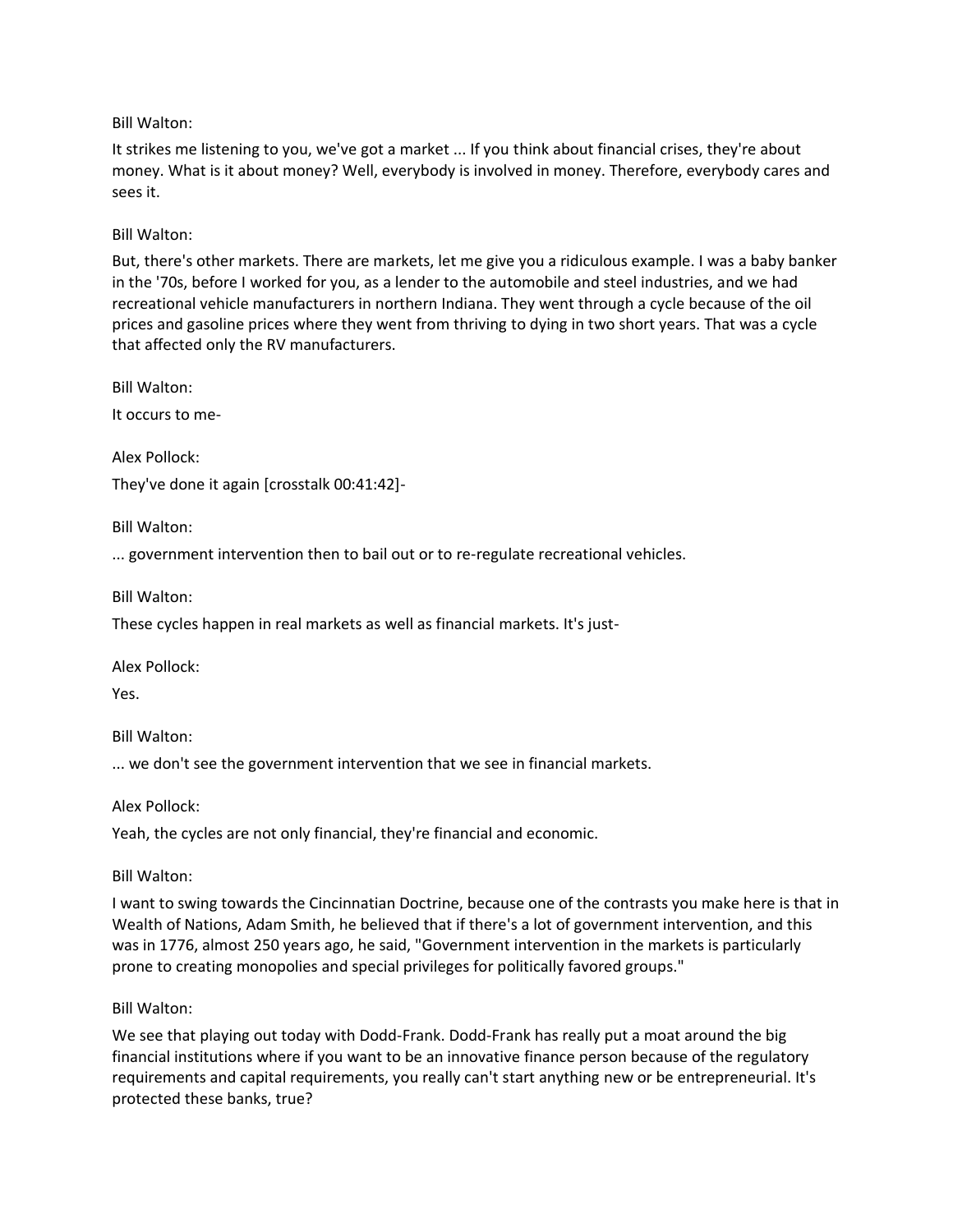## Alex Pollock:

I have story, yes. I have a story, absolutely. The claim was that it would make so-called "too big to fail," impossible, but it has reinforced the biggest banks. The correct view that financial markets have that they are supported by the government will be and are just like Fannie and Freddie were and are and will be.

## Alex Pollock:

I have a story, Bill, to tell here which you may remember. It's, what's the difference between banking and politics? The answer is banking is borrowing money from the public and lending it to your friends. Politics is taking money from the public and giving it to your friends.

### Alex Pollock:

Banking subject to political direction is borrowing money from the public and lending it to the friends of the politicians. That's why government banks inevitably fail.

### Bill Walton:

Well, we've seen that in Europe, in particular, where the banks are directed to own government bonds in large quantities. They're in effect financing the deficits of the European governments.

### Bill Walton:

But, well, Smith goes on to say, and you quote it here, if we have these ossified, faction-driven, rentseeking institutions what that means is that there's less new things happening, less innovation, less growth, and so it reduces the rate of wealth creation for everyone.

## Bill Walton:

Then, on the other side, and this is a contrast we're seeing today, is that, Keynes, as I mentioned at the outset, invented macroeconomics as a justification for the European or, particularly, the British government to intervene in the markets in the '30s. He said, "Only the compact power of the state with its sovereign authority to compel can deal with emergency situations."

### Bill Walton:

You ask an interesting question, which one of these views is right?

### Alex Pollock:

I give the answer, as you know, which is that Smith is right 90% of the time, and Keynes is right 10% of the time when we're in the crisis, which is about once every 10 years. But, the driving force in the longterm is Smith, and the surviving the crisis is Keynes.

### Alex Pollock:

Speaking of Keynes, of course, there are, there is a great story in the book which, if you don't mind, I will tell about Keynes' 1930 essay in which he tries to predict what economic life will be 100 years from then. In 1930, he's writing about 2030, not far off.

Alex Pollock: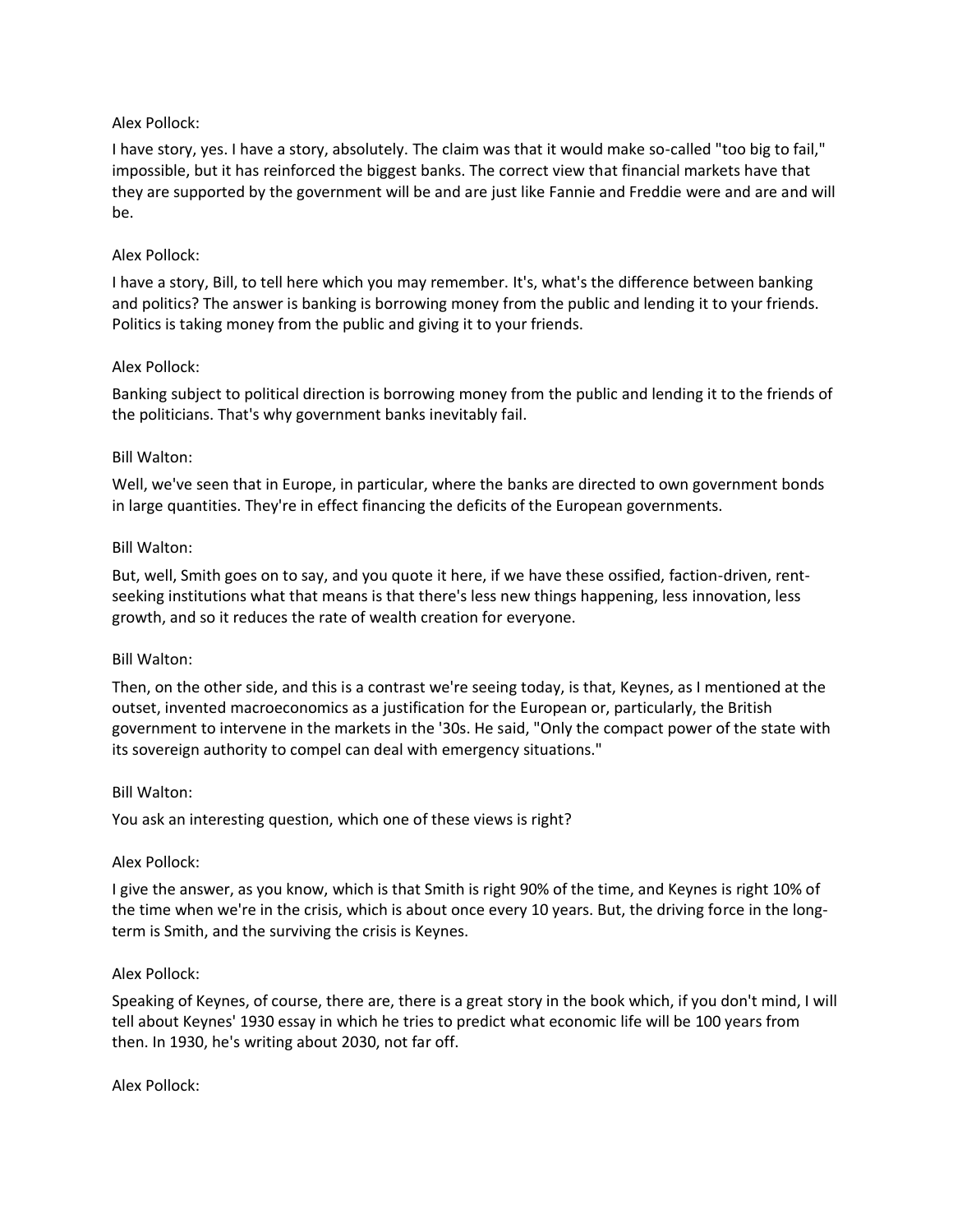Here, imagine 1930, the world is in depression. The world has had the incredible destruction of the First World War followed by a lot of chaos including economic chaos that comes from the war and, then, financial collapse. Everybody is depressed and in despair.

## Alex Pollock:

Keynes writes an article and says, "Well, in a hundred years, our descendants then will be four to eight times economically better off than we are now." This is a great forecast. We're already in terms of average economic well-being, which we'll measure by gross domestic product per capita, only per capita matters for this purpose, we're already seven times better off than the people in 1930. His call is already right.

## Alex Pollock:

Then, he goes on to say in this very sarcastic way, he hopes that in the future economists will be humble, competent people like dentist.

## Alex Pollock:

Keynes, of course, is not humble. He's an incredibly arrogant, intellectual elitist, and he's famous in a supercilious, arrogant way, like dentists.

## Alex Pollock:

Then, I point out in the book, "Now, let's compare the progress of dentistry since 1930 with the progress of economics." Now, what we find out is that dentistry, since it's actually based on science, has incredible progress in science and practice to the benefit of mankind to have good teeth. It's really admirable and has much more progress than economics has had.

## Alex Pollock:

In fact, my conclusion is, you mention Keynes as inventor of macroeconomics, "Macroeconomics will never rise to the scientific level of dentistry." That's my response to Keynes.

## Bill Walton:

Well, and just a bit of an addendum to that when people say they long for the old days, my two word answer to that is, "Have you thought about modern dentistry?"

## Alex Pollock:

You're absolutely right, absolutely right.

## Bill Walton:

Alex, we've just barely skimmed the surface of this book. We've been talking for decades about you writing this book. One of the attributes you have is you're an elegant writer with great simplicity and style and can make complex things interesting and lucid.

## Bill Walton:

Consequently, we have a book here that's only 160 pages roughly, and it probably packs more into this 160 pages than dozens of books on similar topics. This is an achievement that I'm just floored, flabbergasted that it's as good as it is. I'm not surprised, but there's a lot here.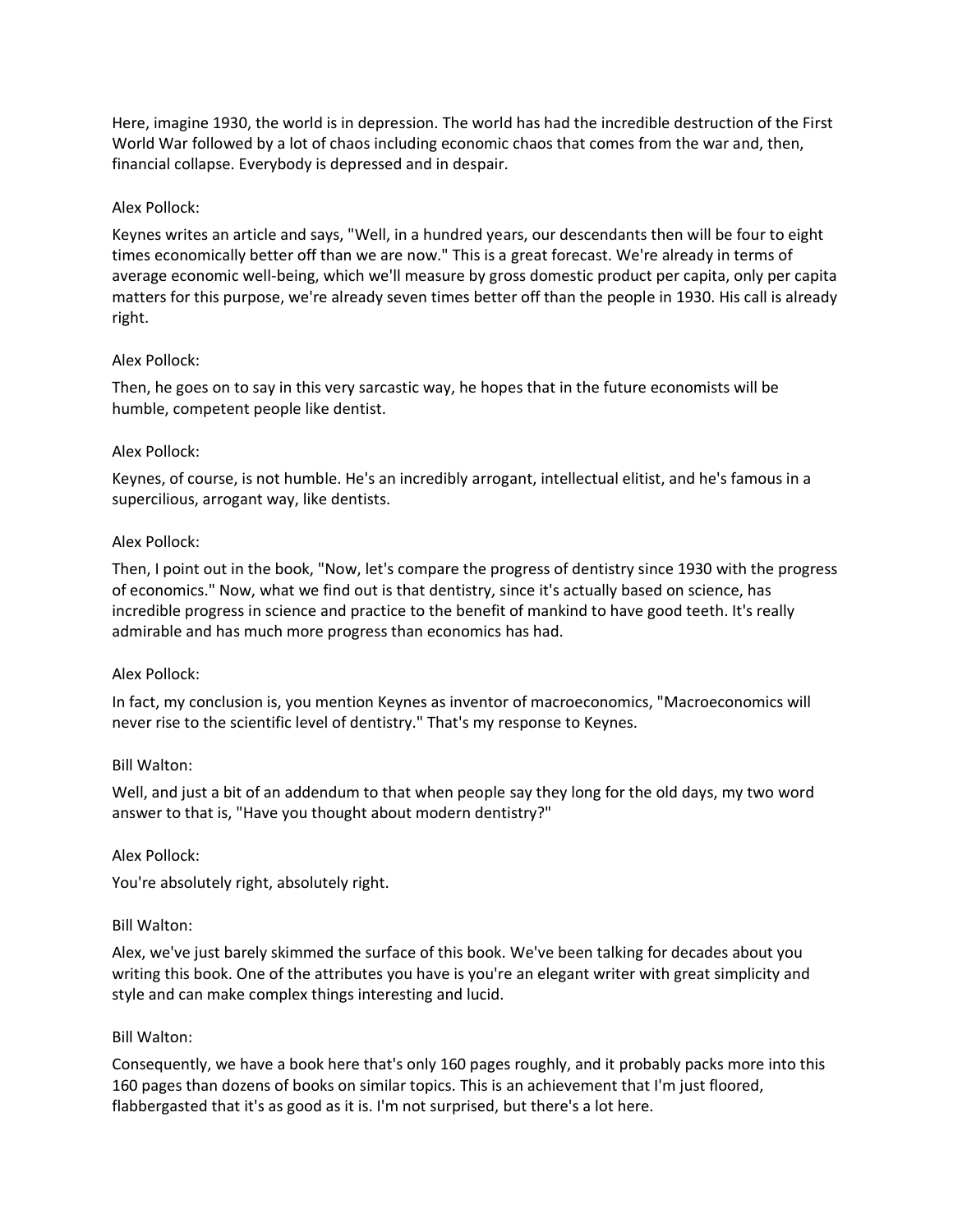## Bill Walton:

The book is called, again, Finance and Philosophy: Why We're Always Surprised. For those of you on YouTube, I'm holding it up here, so you can take notes and get onto Amazon as quickly as possible and order this book.

## Bill Walton:

Alex, where can people reach you if they want to talk about this with you some more?

## Alex Pollock:

I would be delighted to hear from anybody who's interested in these ideas, and they want to talk about them, and I'd be happy to get emails. I am at the R Street Institute in Washington, DC. The email is apollock@rstreet.org. That is A-P-O-L-L-O-C-K@ the letter R, the word street, S-T-R-E-E-T.O-R-G.

## Alex Pollock:

It would be great to hear from anybody. These ideas I think that are embedded in finance and economics are wonderfully complex and interesting and paradoxical and fun as well as extremely important to think about.

## Bill Walton:

We will have all this information on our website as well. Alex, as always, fascinating talking with you, and I look forward to our next conversation.

Alex Pollock:

Thank you very much, Bill. Thank you for all your kind comments and for having me on.

Bill Walton:

It's a great book.

Alex Pollock:

Thank you.

Bill Walton:

Okay. Thank you.

Bill Walton: Okay, good.

Alex Pollock:

That was fun.

Bill Walton:

Yeah, it was a lot of fun. It was sort of funny trying to wander through what we talked about last time. I wish we could put together one show out of this thing. But, maybe we'll ... I may put the other one out-